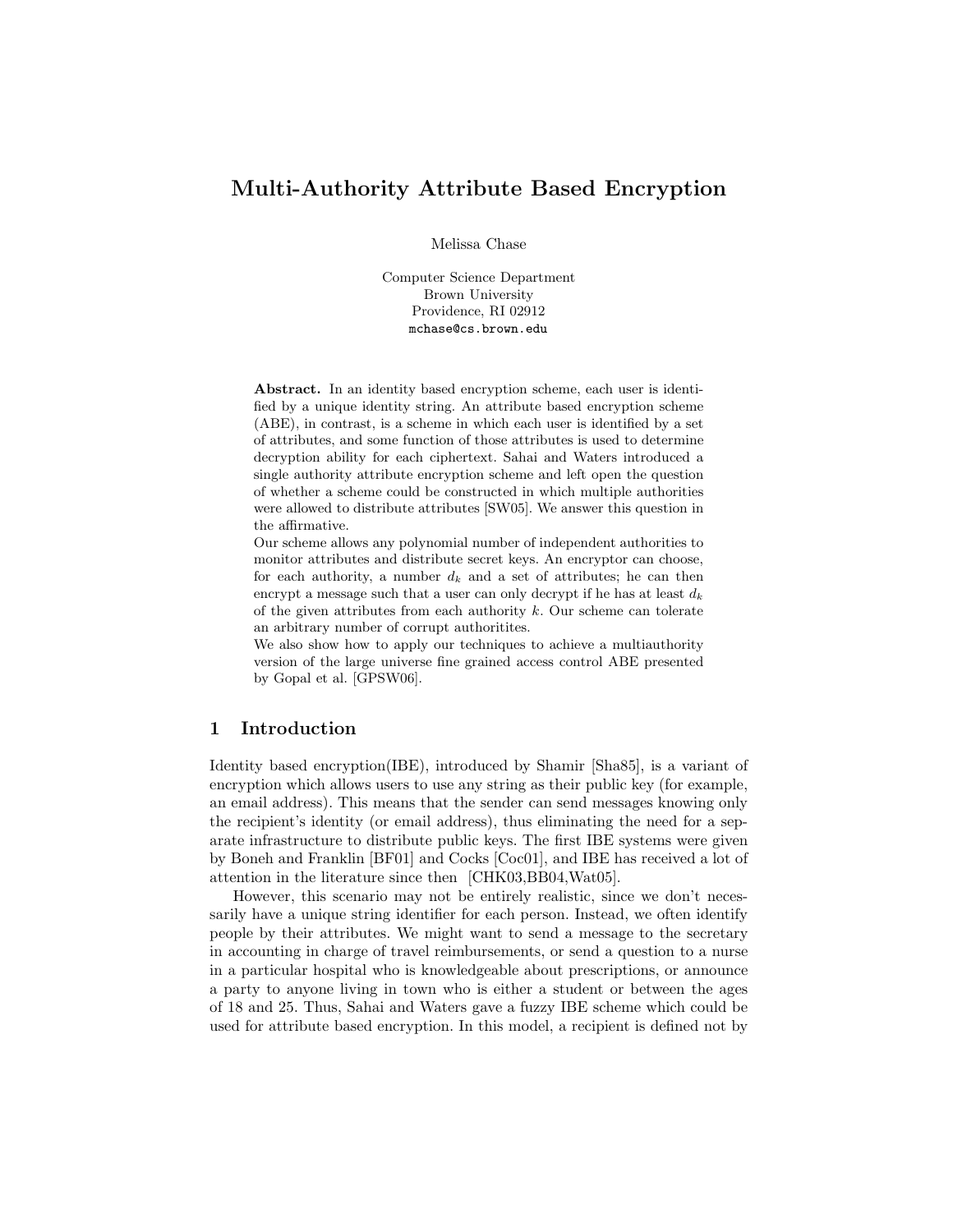a single string, but by a set of attributes [SW05]. Sahai and Waters describe a scheme (from here on referred to as SW) in which a sender can encrypt a message specifying an attribute set and a number  $d$  so that only a recipient who has at least d of the given attributes can decrypt the message. For example, a sender could encrypt a message to be decryptable by anyone who has 2 out of 3 of: a Rhode Island driver's license, Rhode Island voter registration, or a student ID from Brown University. Thus, their scheme allows the sender to encrypt a message for more than one recipient, and to specify who should be able to decrypt, using attributes alone.

There is, however, one major limitation to the SW scheme. In their scheme, as in every IBE scheme, the user must go to a trusted party and prove his identity in order to obtain a secret key which will allow him to decrypt messages. In this case, each user must go to the trusted server, prove that he has a certain set of attributes, and then receive secret keys corresponding to each of those attributes. However, this means we must have one trusted server who monitors all attributes – who keeps records of driver's licenses, voter registration, and college enrollment. In reality, we have 3 different entities responsible for maintaining this information (the RI DMV, the RI Board of Elections, and the University office), so we would want to be able to entrust each of these to a different (and perhaps not entirely trusted) server. Thus, Sahai and Waters presented the following challenge: Is it possible to construct an attribute based encryption scheme in which many different authorities operate simultaneously, each handing out secret keys for a different set of attributes?

Our Results We resolve this problem in the affirmative. We give an efficient scheme for multiauthority attribute based encryption. We allow the sender to specify for each authority  $k$  a set of attributes monitored by that authority and a number  $d_k$  so that the message can be decrypted only by a user who has at least  $d_k$  of the given attributes from every authority. We allow any number of attribute authorities to be corrupted, and guarantee the security of encryption as long as the required attributes cannot be obtained exclusively from those authorities and the trusted authority remains honest.

We also provide several extensions to our basic multiauthority scheme. We describe techniques to allow the encryptor to determine for each ciphertext how many attributes to require from each authority. We also describe a variant of our scheme in which the encryptor can specify a number  $D$  such that a user can decrypt if he has sufficient numbers of the given attributes from at least D authorities. It is this variant that would be used to implement the RI example above. In this example, we have 3 authorities, and the ciphertext will include 1 attribute from each. However, we only want to require that a user must have satisfactory attributes from 2 out of the 3 authorities in order to decrypt.

CHALLENGES AND TECHNIQUES The most challenging aspect of a single authority ABE scheme is preventing collusion. Recall the above example. Now suppose Alice has a RI driver's license and Bob is a Brown University student. Together they have two out of three of the required attributes, but they should not be able to combine their keys and decrypt the ciphertext. In SW each user's keys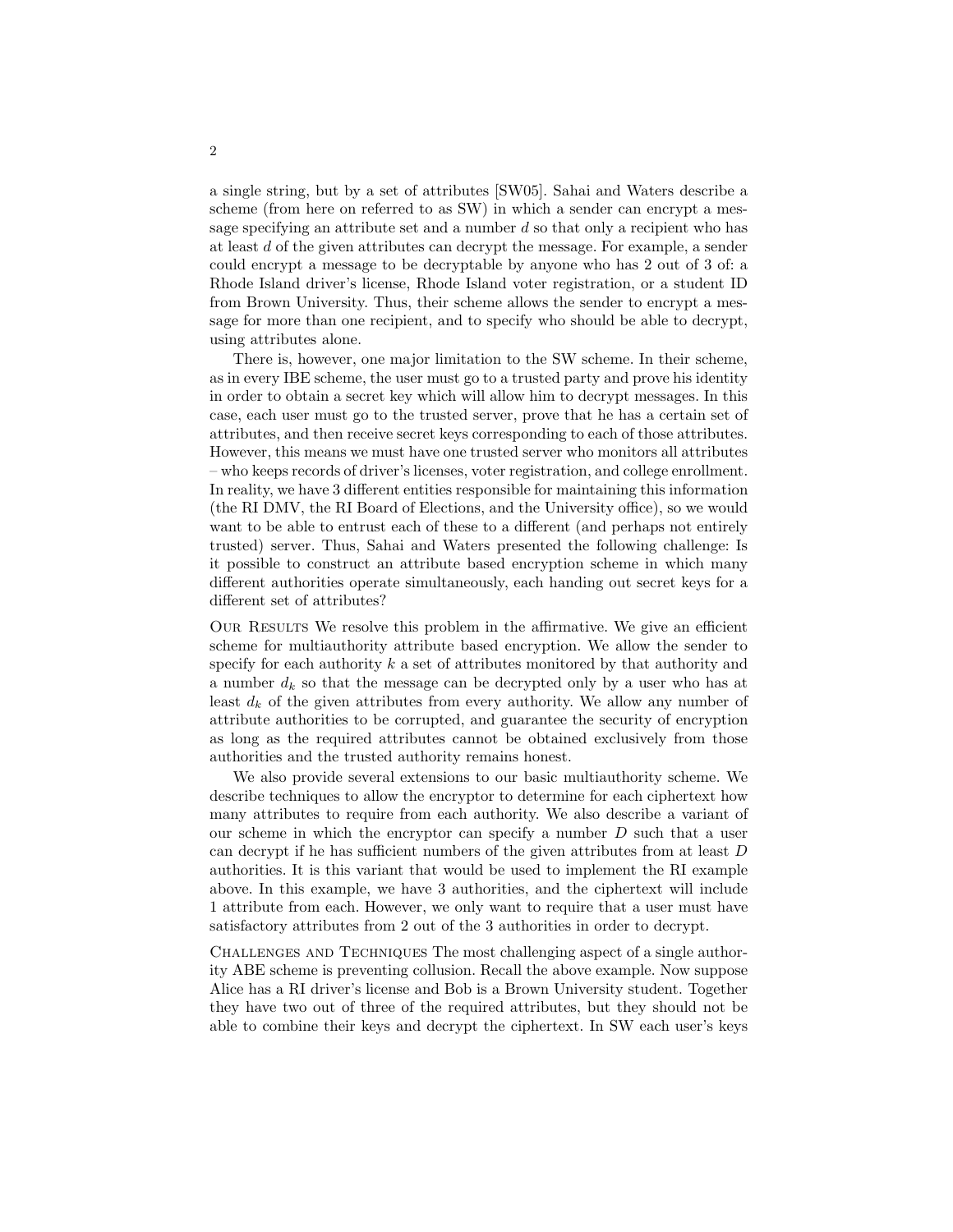are generated using different random sharings of a secret, so keys generated for different users cannot be combined.

It might seem that a multiauthority ABE scheme could be formed simply by letting each authority run its own copy of SW and then combining the results. However, here we once again run into the problem of collusion. The SW techniques will prevent collusion within authorities, so different keys obtained from any one authority cannot be combined. However, suppose we have a ciphertext which requires attributes from authority 1 and authority 2. If Alice has all the appropriate attributes from authority 1 and Bob has all the appropriate attributes from authority 2, they still should not be able to combine their keys and decrypt. Note that the SW techniques cannot be directly applied here: in SW, a single authority sees all the attributes requested by a user and gives a secret key, so it can easily rerandomize the secret sharing appropriately. In the multiauthority case, we would again like to split up a secret in a different way for each user, this time dividing it between multiple authorities. However, now we need to do this *without any communication* between the authorities.

We use two main techniques: The first is to require that every user have some kind of a global identifier (GID). We require only two properties from this:  $(1)$ no user can claim another user's identifier, and (2) all authorities can verify a user's identifier. Thus, the GID could be a name or SSN or any other identifying string for which a user has provable credentials, and it seems likely that such information would be present when users' attributes are verified. To see why this is necessary, consider the following two scenarios: In the first Bob requests keys for attribute set  $\mathcal{A}_1$  from authority 1 and Alice requests keys for attribute set  $\mathcal{A}_2$  from authority 2. In the second Bob requests attribute set  $\mathcal{A}_1$  from authority 1 and attribute set  $\mathcal{A}_2$  from authority 2. If the authorities do not communicate, and Alice and Bob are identified by nothing beyond their attributes, then in the authorities' view these scenarios must be identical. The global identifier allows the authorities to distinguish these two scenarios in order to prevent collusion.

At the same time we still want a user's ability to decrypt to depend only on his attributes (this is what distinguishes ABE from traditional IBE schemes). Thus, we use our second tool: the central authority. Each user will send his GID to the central authority and receive a corresponding key. Note that the authority will not get any information about the users' attributes; it's purpose is simply to give a setup key for the user's GID. We will also require that this authority be trusted: it will hold the master secret for the system, so it will be able to decrypt any message. Note that the presence of a trusted party is a fairly standard requirement: in an IBE scheme, the single authority must obviously be trusted, and even when this is extended to a hierarchical IBE (HIBE) scheme, in which many of the lower level authorities can be corrupted, one must require that the root authority be honest.

Each authority has a pseudorandom function (PRF) which it will use to randomize the secret keys it gives out. A PRF guarantees that, on the one hand, the secret keys for each user are derived deterministically, but, at the same time, that they will appear completely random. When a user requests a secret key, the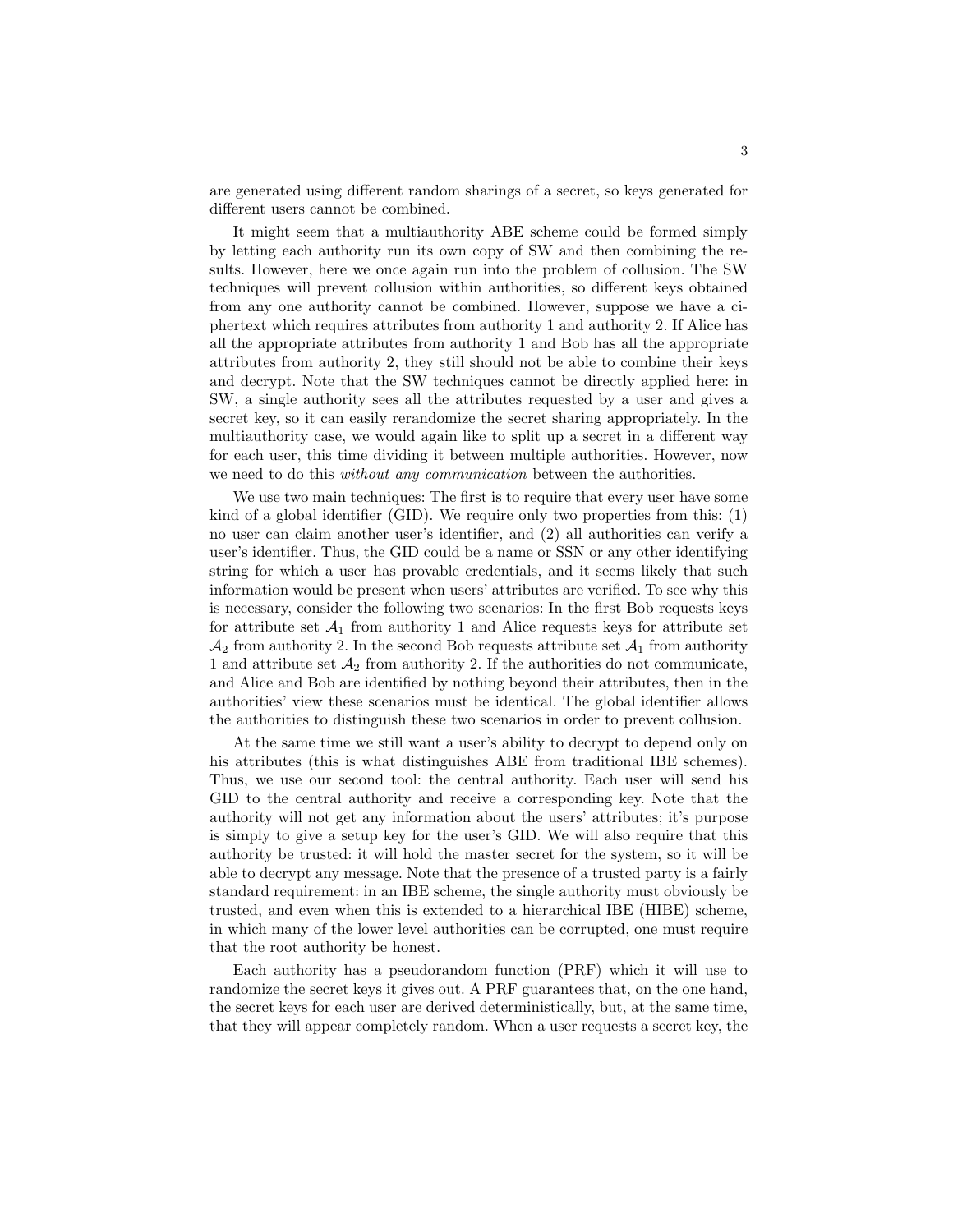authority will compute the PRF on the user's GID and then use the result as the secret in SW key generation. A user with sufficient attributes can then use his secret keys to reconstruct this secret for each authority. However, since the outputs of the PRFs will be different for each user, each user will reconstruct a different set of secrets. Thus, we need the central authority, who will know all of the other authorities' PRFs. For each user, it will compute the extra value which, when combined with the secrets the user has reconstructed, will result in a user-independent system decryption value which allows the user to decrypt.

Essentially this lets us break up a constant secret across multiple authorities based on the user's GID, in such a way that each authority can compute his part independently given only the GID. The use of PRFs mean that each user's secret keys are independent of any other user's keys, and collusion is impossible. Then the central authority gives the added keys necessary to ensure that if we compute each PRF on the same GID, we can always combine the results to obtain a fixed value, and thus it allows us to give ciphertexts that are independent of the GID. For a full description and explanation of this technique, see Section 4.

Other ABE Schemes As mentioned above, our scheme is an extension of the basic Fuzzy IBE scheme of Sahai and Waters. Their scheme requires that a user have t out of n of the desired attributes in order to decrypt. More recently, Gopal et al. presented a scheme for fine grained access control in the Key-Policy model [GPSW06]. In this model, when a user requests a private key, the authority determines what combinations of attributes must be present in order for this user to decrypt and gives the user the corresponding private key.

The main difference is that in this system, the private key no longer corresponds to a simple set of attributes that the user possesses. Instead, each private key represents a formula describing which sets of attributes must appear on the ciphertext in order for this user to decrypt. Ciphertexts are encrypted with a simple set of attributes.

Our techniques can also be applied to this more complex scheme to form a system in which, in order to decrypt a ciphertext encrypted with a set of attributes for each authority, a user must have received from each authority a policy which allows decryption for that set of attributes. Gopal et al. also present a large universe access structure scheme (an extension of the large universe scheme in SW). This also can be combined with our techniques to create a multiauthority large universe access structure scheme. For details, see Section 5.

## 2 Preliminaries

In our ABE scheme, we assume that the universe of attributes can be partitioned into  $K$  disjoint sets. Each will be monitored by a different authority. As mentioned above, we also have one trusted central authority who does not monitor any attributes.

Note: In the following we use  $\mathcal{A}_u$  to denote the attribute set of user u and  $\mathcal{A}_C$ to denote the attribute set of a ciphertext.  $\mathcal{A}_u^k$  and  $\mathcal{A}_C^k$  are the attributes handled by authority  $k$  in the attribute sets of the user and the ciphertext respectively.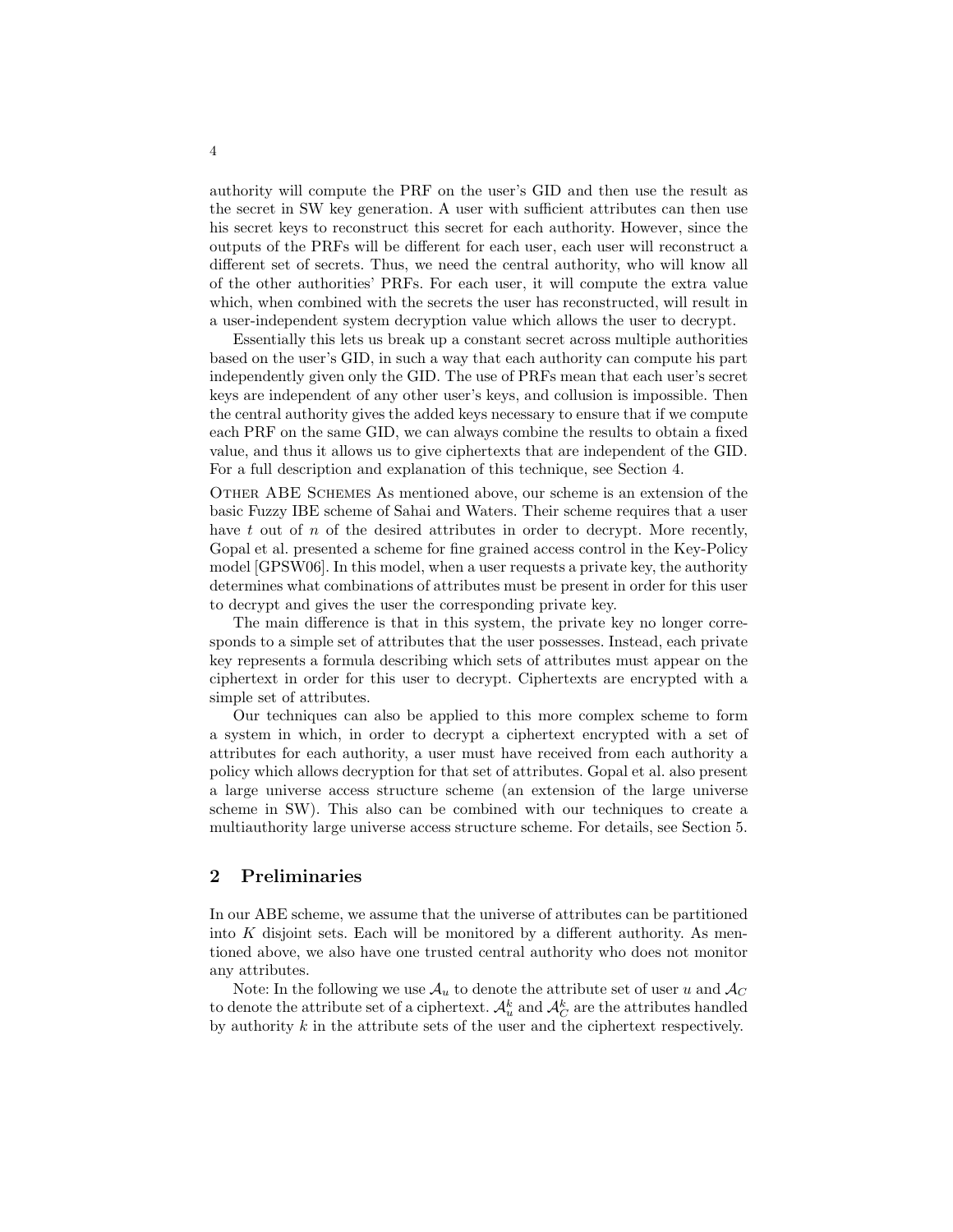A MultiAuthority ABE system is composed of K attribute authorities and one central authority. Each attribute authority is also assigned a value  $d_k$ . The system uses the following algorithms:

- Setup: A randomized algorithm which must be run by some trusted party (e.g. central authority). Takes as input the security parameter. Outputs a public key, secret key pair for each of the attribute authorities, and also outputs a system public key and master secret key which will be used by the central authority.
- Attribute Key Generation : A randomized algorithm run by an attribute authority. Takes as input the authority's secret key, the authority's value  $d_k$ , a user's GID, and a set of attributes in the authority's domain  $\mathcal{A}_{C}^{k}$ . (We will assume that the user's claim of these attributes has been verified before this algorithm is run). Output secret key for the user.
- Central Key Generation : A randomized algorithm run by the central authority. Takes as input the master secret key and a user's GID and outputs secret key for the user.
- Encryption : A randomized algorithm run by a sender. Takes as input a set of attributes for each authority, a message, and the system public key. Outputs the ciphertext.
- Decryption : A deterministic algorithm run by a user. Takes as input a ciphertext, which was encrypted under attribute set  $\mathcal{A}_C$  and decryption keys for an attribute set  $\mathcal{A}_u$ . Outputs a message m if  $|\mathcal{A}_{C}^k \cap \mathcal{A}_{u}^k| > d_k$  for all authorities k.

Note that the number of authorities in the system need not be fixed permanently: it is possible to allow the central authority to add additional attribute authorities to the system at any point. For a discussion of this and other possible extensions to this scheme, see Section 6.

As in [SW05], our scheme is proved secure in the selective ID (sid) model, in which the adversary must provide the identity he wishes to attack(the challenge identity) before receiving the parameters of the system.

Let  $\kappa$  be the security parameter. We require that the number of authorities, K, and the number of attributes monitored by each authority,  $n_k$ , be upper bounded by a number n which is polynomial in  $\kappa$ .

Consider the following game:

## Setup

- The adversary sends a list of attribute sets  $\mathcal{A}_C = \mathcal{A}_C^1 \dots \mathcal{A}_C^K$ , one for each authority. He must also provide a list of corrupted authorities which cannot include the central authority.
- The challenger generates parameters for the system and sends them to the adversary. This means the system public key, public keys for all honest authorities, and secret keys for all corrupt authorities.

### Secret Key Queries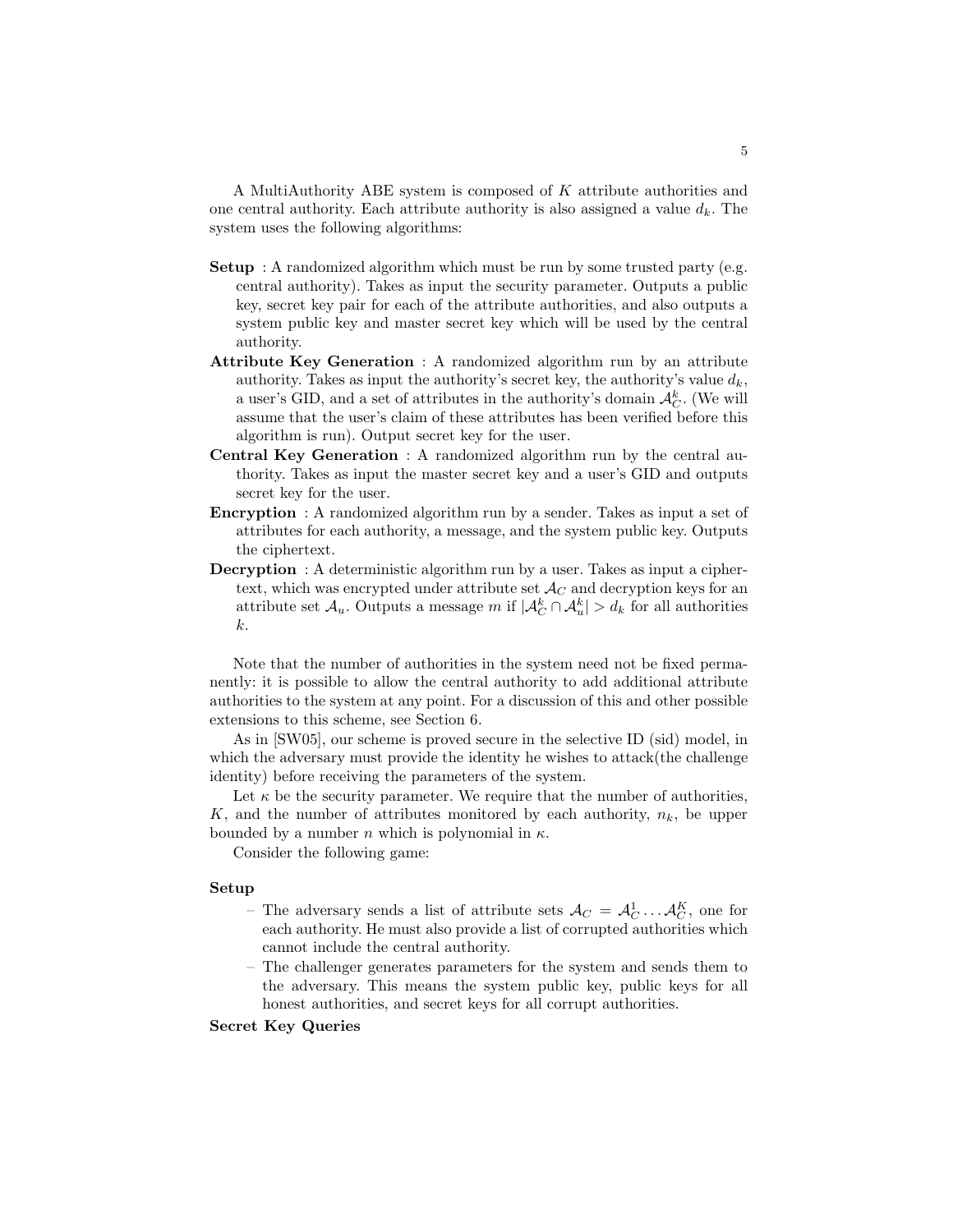– The adversary can make as many secret key queries as he wants to the attribute authorities or to the central authority. The only requirements are  $(1)$  that for each GID, there must be at least one honest authority k from which the adversary requests fewer than  $d_k$  of the attributes given in  $\mathcal{A}_{C}^{k}$ , i.e. the adversary never requests enough attributes to decrypt the challenge ciphertext, and (2) that the adversary never queries the same authority twice with the same GID (see below for discussion).

#### Challenge

- The adversary sends two messages  $M_0$  and  $M_1$ .
- The challenger chooses a bit b, computes the encryption of  $M_b$  for attribute set  $\mathcal{A}_{C}$ , and sends this encryption to the adversary.

### More Secret Key Queries

– The adversary may make more secret key queries subject to the requirements described above.

#### Guess

– The adversary outputs a guess  $b'$  that message  $M_{b'}$  has been encrypted.

The adversary is said to succeed if he can correctly identify the encrypted message, i.e. if  $b = b'$ .

**Definition 1.** A multiauthority attribute scheme is sid-secure if there exists a negligible furnction  $\nu$  such that, in the above game any adversary will succeed with probability at most  $1/2 + \nu(\kappa)$ .

Note that our scheme is designed only for static attributes: each authority will only issue one set of secret keys for each GID. If a user later returns with the same GID but a different set of attributes, the authority will refuse the request. However this can easily be converted into a scheme which allows changes in attributes by allowing each user a range of GID instead of just one. Then when a user needs to change his attribute set, he simply moves on to a new GID and requests secret keys from each authority with the new attribute set and new GID (he must however obtain new secret keys from *all* authorities).

We have found no obvious attack when this requirement is removed; it seems to be an artifact of our proof techniques. Essentially, in our reduction, when we give out secret keys from a certain authority, we need to know whether the adversary will request sufficient attributes from that authority to decrypt the challenge ciphertext. Our reduction responses will depend crucially on that factor. (For more details, see Section 4.)

Definition 2 (Bilinear Diffie-Hellman(BDH) Assumption). Let G be a group of prime order q and generator g where  $|q|$  is proportional to the security parameter κ. There exists a negligible function  $\nu$  such that for all adversaries A, given  $G, q, g, g^a, g^b, g^c$  and bilinear map e for randomly chosen  $a, b, c \leftarrow Z_q$ , A can distinguish  $e(g, g)^{abc}$  from  $e(g, g)^R$  for random  $R \leftarrow Z_q$  with probability at most  $\nu(\kappa)$ .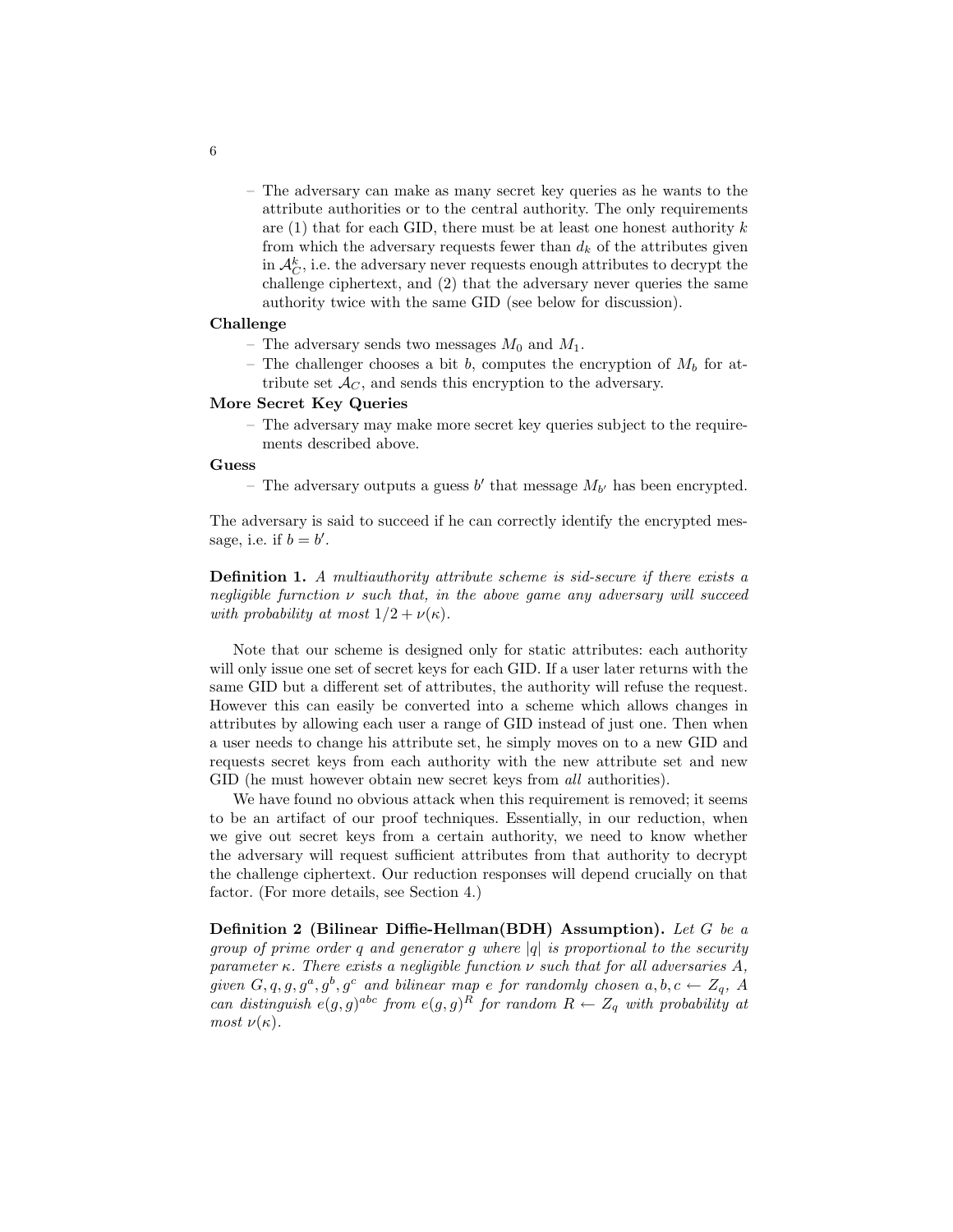# 3 Single Authority ABE

We will begin by demonstrating how the simplest attribute based encryption (ABE) scheme, Sahai and Waters' "Fuzzy IBE" or "Threshold ABE" scheme, can be converted into a multiauthority scheme. Then in Section 5 we will describe a multi authority scheme for more complex ABE.

We will now explain some of the intuition behind our scheme. We will incrementally build up to the full robust multiauthority construction. We begin by examining the single authority case, which was considered by Sahai and Waters [SW05]. In their scheme, there is one authority giving out secret keys for all of the attributes. Each encryptor then specifies a list of attributes such that any user with at least d of those attributes will be able to decrypt. They show that the scheme they present is sid secure.

We review these results and attempt to explain a possible derivation, building up to the description of the SW scheme through a series of incomplete schemes. We will then show how this can be easily converted into a multiauthority scheme. We hope that once the intuition behind SW is completely clear, the changes necessary to convert this scheme into a multiauthority one will also be fully intuitive.

#### Step One – Feldman VSS

First, let's consider a very simplified scheme based on the Feldman Verifiable Secret Sharing scheme [Fel87].

Recall that, given d points  $p(1), \ldots, p(d)$  on a  $d-1$  degree polynomial, we can use Lagrange interpolation to compute  $p(i)$  for any i. However, given only d−1 points, any other points are information theoretically hidden. According to the Lagrange formula,  $p(i)$  can be computed as a linear combination of d known points. Let  $\Delta_j(i)$  be the coefficient of  $p(j)$  in the computation of  $p(i)$ . Then  $p(i) = \sum_{j \in S} p(j) \Delta_j(i)$  where S is a set of any d known points and  $\Delta_j(i) =$  $\prod_{k \in S, j \neq k} (i - k)/(j - k)$ . Note that any set of d random numbers defines a valid polynomial, and given these numbers we can find any other point on that polynomial.

Furthermore, if we are instead given  $g^{p(1)}, \ldots, g^{p(d)}$ , we can similarly compute  $g^{p(i)}$  for any i, and the hiding property mentioned above still applies.

This suggests a technique for attribute based encryption: If a user has attribute *i*, his secret key will include  $g^{p(i)}$ , for some degree  $d-1$  polynomial p. We can encrypt a message m by giving  $g^{p(0)}$ m. Then any user with at least d attributes can interpolate to obtain the secret  $g^{p(0)}$  and thus discover m. However, to any user without d attributes  $g^{p(0)}$  is information theoretically hidden and thus finding  $m$  will be impossible.

Note that we can easily extend this to prevent collusion: If we give all our users points from the same polynomial, any group with at least  $d$  attributes between them would be able to combine their keys to find  $p(0)$ . However, if we instead give each user u a different polynomial  $p_u$  (but still with the same zero point  $p_u(0) = p(0)$ , then one user's points will give no information on the polynomial held by the other (as long as neither has more than  $d-1$  points). To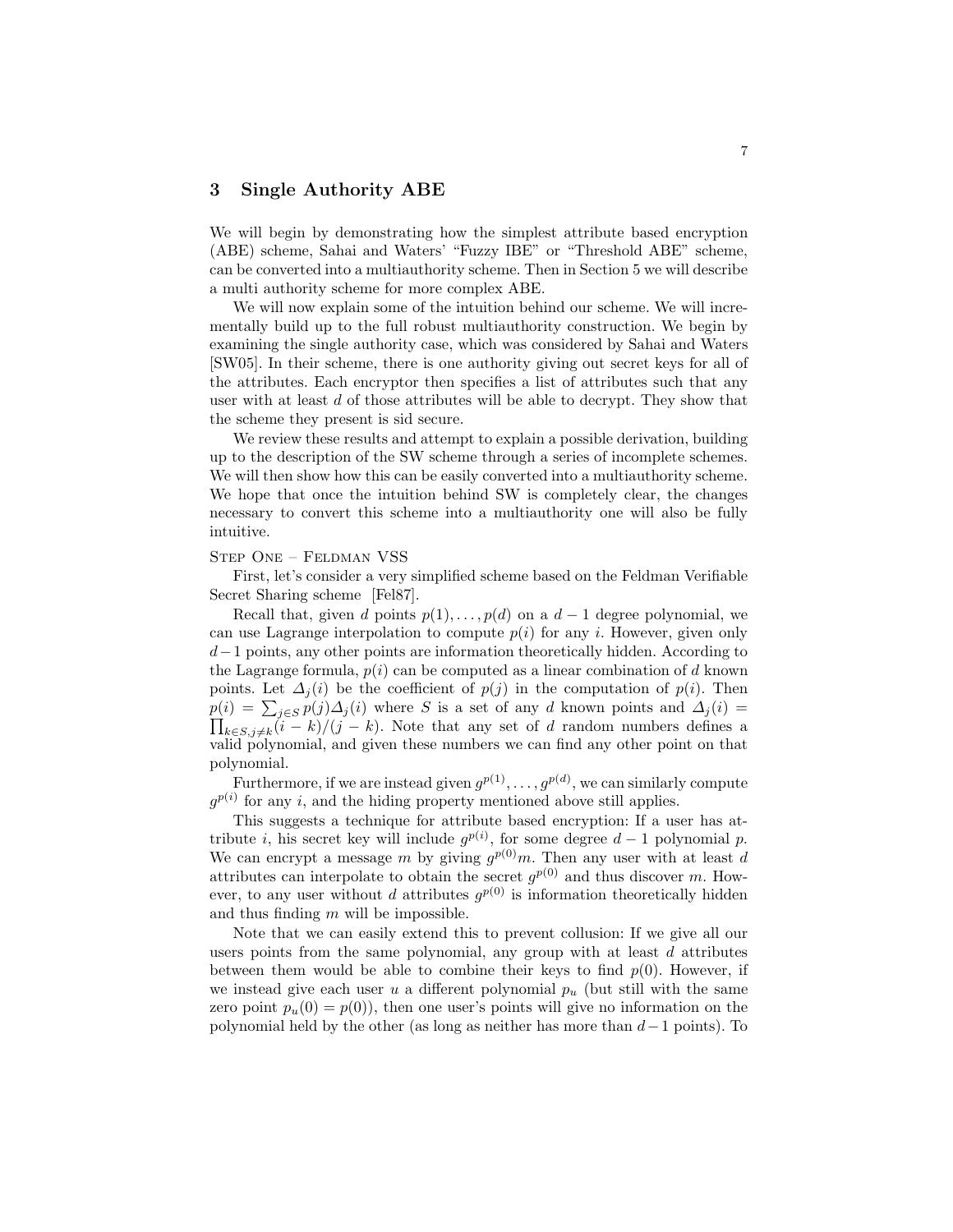see this, note that, given any  $d-1$  points on polynomial  $p_1$  and any  $d-1$  points on polynomial  $p_2$ , with the requirement that these polynomials must intersect at 0, it is still the case that any value for  $y = p_1(0) = p_2(0)$  will define a valid pair of polynomials. Thus,  $y$  is information theoretically hidden. Then our first scheme runs a follows:

**Init** First fix  $y \leftarrow Z_q$ .

**SK** for user u: Choose a random polynomial p such that  $p(0) = y$ . SK:  $\{D_i =$  $g^{p(i)}\}_{\forall i \in \mathcal{A}_u}$ .

$$
Encryption: E = g^ym.
$$

**Decryption:** Use d SK elements  $D_i$  to interpolate to obtain  $Y = g^{p(0)} = g^y$ . Then  $m = E/Y$ .

#### STEP TWO - SPECIFYING ATTRIBUTES

If we take this approach, any user with any  $d$  attributes will be able to decrypt. But we want each encryptor to be able to give a specific subset of attributes such that at least d are necessary for decryption.

In order to do this, we need an extra tool: bilinear maps. Recall that for bilinear map  $e, g \in G_1$ , and  $a, b \in Z_q$ ,  $e(g^a, g^b) = e(g, g)^{ab}$ .

Now, suppose instead of giving each user  $g^{p(i)}$  for each attribute i, we choose a random value  $t_i$  and give  $g^{p(i)/t_i}$ . If the user knew  $g^{t_i}$  for at least d of these attributes, he could compute  $e(g, g)^{p(i)}$  for each i and then interpolate to find the secret  $e(g, g)^{p(0)}$ . Then if our encryption includes  $e(g, g)^{p(0)}m$ , the user would be able to find  $m$ . Thus, the encryptor can specify which attributes are relevant by providing  $g^{t_i}$  for each attribute i in the desired set.

Suppose we only give one secret key to one user u. Now, for  $i \in \mathcal{A}_u, i \notin \mathcal{A}_C$ the  $t_i$  values appear only once: when we give  $g^{p(i)/t_i}$ . Thus, since  $t_i$  was chosen at random,  $p(i)$  is still information theoretically hidden. The only attributes i for which user u has any information on  $p(i)$  are those where  $i \in A_u \cap A_c$ . As long as there are less than d of these,  $p(0)$  (and thus  $e(g, g)^{p(0)}$ ) must be information theoretically hidden.

If we allow multiple secret key queries, this is no longer the case. However given the BDH Assumption, we can show that  $e(g, g)^{p(0)}$  is still hidden as long as no user has more than  $d-1$  attributes in common with the ciphertext. This will be a special case of the proof in the next step. The resulting scheme is as follows:

**Init** First fix  $y, t_1, \ldots, t_n \leftarrow Z_q$ . Let  $Y = e(g, g)^y$ .

**SK** for user u: Choose a random polynomial p such that  $p(0) = y$ . SK: { $D<sub>i</sub> =$  $g^{p(i)/t_i}\}_{\forall i \in \mathcal{A}_u}.$ 

Encryption for attribute set  $\mathcal{A}_C$ :  $E = Ym$  and  $\{E_i = g^{t_i}\}_{\forall i \in \mathcal{A}_C}$ .

**Decryption:** For d attributes  $i \in A_C \cap A_u$ , compute  $e(E_i, D_i) = e(g, g)^{p(i)}$ . Interpolate to find  $Y = e(g, g)^{p(0)} = e(g, g)^y$ . Then  $m = E/Y$ .

#### Step Three: Multiple Encryptions

There are several obvious problems with this scheme. First, we would like to be able to encrypt multiple times without the decryptor needing to get a new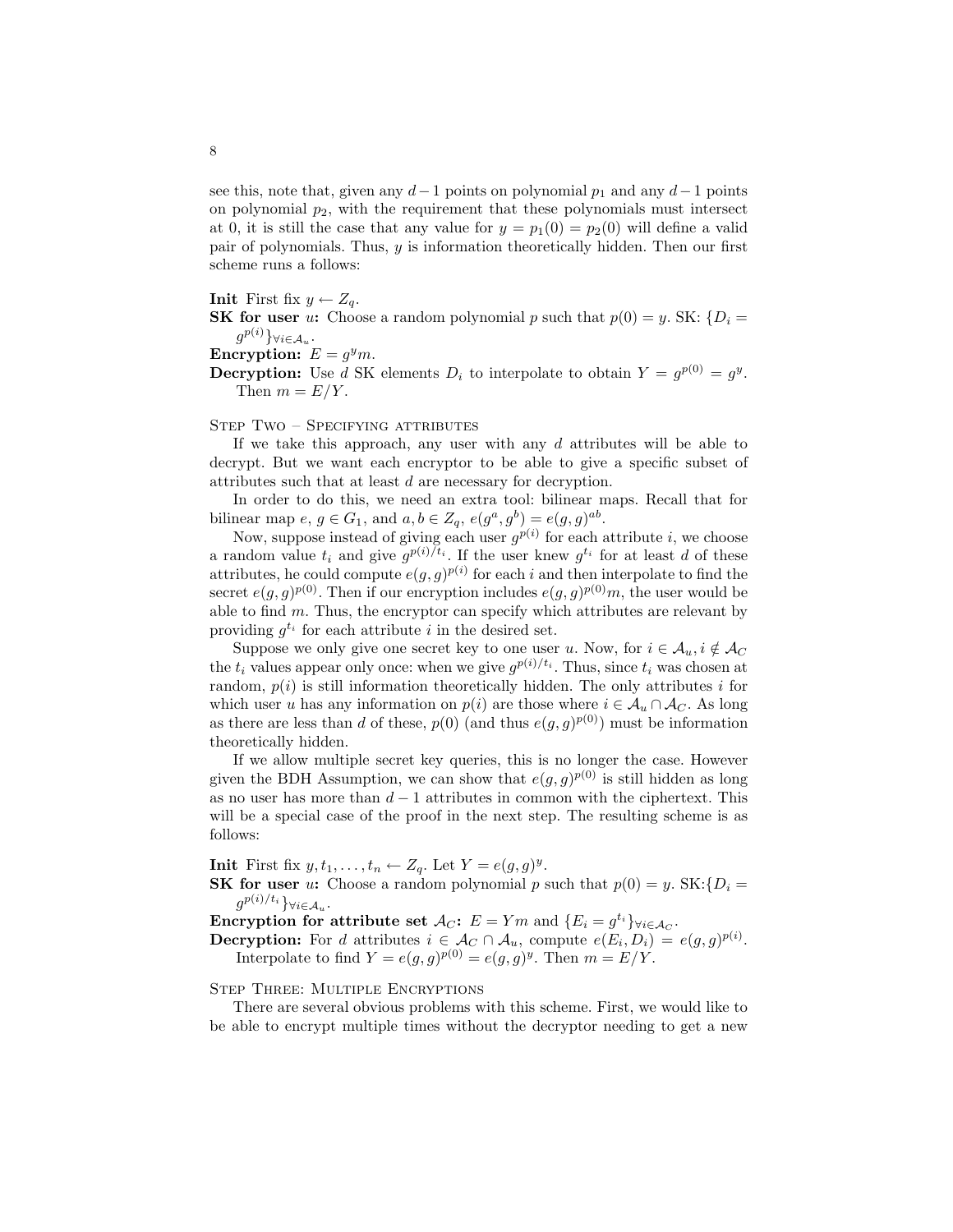secret key each time. But, once a user has obtained  $e(g, g)^{p(0)}$ , he can decrypt any subsequent encryptions whether or not he has the appropriate attribute set.

What if instead of giving  $e(g, g)^{p(0)}m$  in our encryption, we give  $e(g, g)^{p(0)s}m$ , where s is a different random number for each encryption? If we also give  ${E_i} =$  $g^{t_i s}$ <sub> $\forall i \in \mathcal{A}_C$ </sub> instead of  $\{E_i = g^{t_i}\}\$ , the above process will allow a user with the appropriate attributes to find  $e(g, g)^{p(0)s}$ , and thus to decrypt m. Note that now our secret  $e(g, g)^{p(0)s}$  is different for each ciphertext.

This also solves another of our problems: it gives us a way to compute the ciphertext. Before, computing the ciphertext required knowing the  $g^{t_i}$  values and  $e(g, g)^{p(0)}$ , which was in turn enough to decrypt any message. Now, decrypting a message requires knowing  $g^{t_i s}$  for the appropriate attributes i and the appropriate s. Thus, we can now publish  $T_i = g^{t_i}$  and  $Y = e(g, g)^{p(0)}$  as the public key, and each encryptor can choose his own random s to compute  $\{E_i = T_i^s\}_{\forall i \in \mathcal{A}_C}$ , and  $Y^{s}m$ .

Furthermore, we can show that  $e(g, g)^{p(0)s}$  is still hidden, even when the user knows  $T_i$  for all  $i$ , a set  $\{T_i^s\}_{\forall i \in \mathcal{A}_C}$ , and adaptively chose secret keys for user u with  $|\mathcal{A}_u \cap \mathcal{A}_C|$  at most  $d-1$ . Thus, we can show this scheme is sid secure based on the BDH Assumption. We have now reconstructed the SW scheme:

**Init** First fix  $y, t_1, \ldots, t_n \leftarrow Z_q$ .

**PK** for system  $T_1 = g^{t_1} \dots T_n = g^{t_n}, Y = e(g, g)^y$ .  $PK = \{T_i\}_{1 \le i \le n}, Y$ **SK** for user u: Choose a random polynomial p such that  $p(0) = y$ . SK:  $\{D_i =$  $g^{p(i)/t_i}$   $\}$  $\forall i \in \mathcal{A}_u$ .

Encryption for attribute set  $\mathcal{A}_C$ :  $E = Y^s = e(g, g)^{ys} m$  and  ${E_i = g^{t_i s}}_{\forall i \in \mathcal{A}_C}.$ 

**Decryption:** For d attributes  $i \in A_C \cap A_u$ , compute  $e(E_i, D_i) = e(g, g)^{p(i)s}$ . Interpolate to find  $Y^s = e(g, g)^{p(0)s} = e(g, g)^{ys}$ . Then  $m = E/Y^s$ .

# 4 Multiple Authorities

Now we consider the multiauthority case. Once again, we will build up our construction by first considering a series of incomplete schemes.

As a first thought, we might simply have many copies of SW, one for each authority. We want to require that a user be able to decrypt a ciphertext only if he has at least  $d$  of the specified attributes from each of the  $K$  authorities. Recall that the SW scheme centers around finding enough polynomial shares  $e(g,g)^{p(i)s}$  to reconstruct the secret  $e(g,g)^{p(0)s} = e(g,g)^{ys}$  which has been used to blind the message. (Recall that the encryption includes  $E = e(g, g)^{ys}m$ ). Now, if we want each authority to give out its own polynomials, one simple solution might be to do an additive secret sharing to form the SW secrets (i.e. the values y such that every random polynomial p is chosen with  $p(0) = y$ . Thus, we pick a random value for the master secret  $y_0$  and for each authority  $k = 1 \dots K$ ,  $y_k$  is a share of  $y_0$  so  $\sum y_k = y_0$ . We can output  $e(g, g)^{y_0}$  as the entire system's public key. Then to encrypt message m, a user gives  $E = e(g, g)^{y_0 s} m$ and  $E_{k,i} = T_{k,i}^s$  for all i, k where they wish to allow a decryptor to use attribute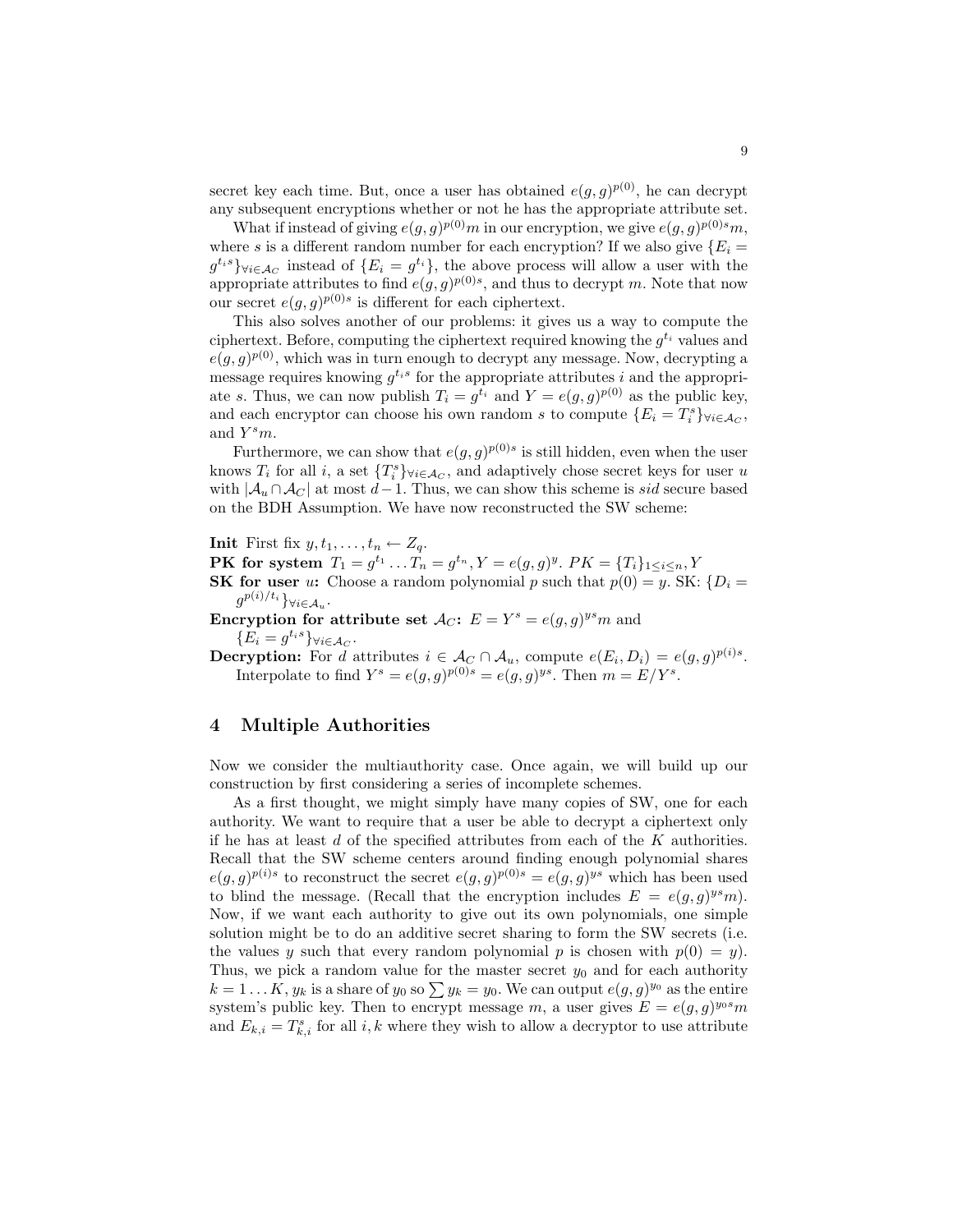$i$  from authority  $k$ . To decypt, the user has to perform SW decryption for each authority and find  $Y_k^s = e(g, g)^{y_k s}$ , then multiply the results together to get  $\prod_{k=1}^K Y_k^s = \prod_{k=1}^K e(g, g)^{y_k s} = e(g, g)^{s \sum_{k=1}^K y_k} = e(g, g)^{y_0 s}$  and thus obtain m. However, if a user does not have enough of the required attributes from one authority  $\hat{k}$ , then the SW secret for that authority:  $Y_{\hat{k}} = e(g, g)^{y_{\hat{k}}s}$  will remain indistinguishable from random and thus so will  $e(g, g)^{y_0 s}$  and m. Thus our first attempt Multi Authority Scheme is as follows:

#### System

**Init** First fix  $y_1 \ldots y_k$ ,  $\{t_{k,i}\}_{i=1...n,k=1...K} \leftarrow Z_q$ . Let  $y_0 = \sum_{k=1}^K y_k$ . **System Public Key**  $Y_0 = e(g, g)^{y_0}$ .

Attribute Authority k

Authority Secret Key The SW secret key:  $y_k, t_{k,1} \ldots t_{k,n}$ .

Authority Public Key  $T_{k,i}$  from the SW public key:  $T_{k,1} \ldots T_{k,n}$  where  $T_{k,i}=g^{t_{k,i}}.$ 

Secret Key for User u from authority k Choose random  $d-1$  degree polynomial p with  $p(0) = y_k$ . Secret Key:  $\{D_{k,i} = g^{p(i)/t_{k,i}}\}_{i \in A_u}$ .

**Encryption for attribute set**  $\mathcal{A}_C$  Choose random  $s \leftarrow Z_q$ . Encryption:  $E =$  $Y_0^s m, \{E_{k,i} = T_{k,i}^s\}_{i \in A_C^k, \forall k}.$ 

**Decryption:** For each authority k, for d attributes  $i \in \mathcal{A}_{C}^{k} \cap \mathcal{A}_{u}$ , compute  $e(E_{k,i}, D_{k,i}) = e(g, g)^{p(i)s}$ . Interpolate to find  $Y_k^s = e(g, g)^{p(0)s} = e(g, g)^{y_k s}$ . Combine these values to obtain  $\prod_{k=1}^{K} Y_k^s = Y_0^s$ . Then  $m = E/Y_0^s$ .

There is a problem with the scheme as described above: Suppose an encryptor encrypts a message to the attribute set  $\mathcal{A}_{C}$  which includes attributes  $\mathcal{A}_{C}^{k}$  for each authority  $k$ . Now suppose we have a set of  $K$  users where each user  $k$ has attribute set  $\mathcal{A}_u = \mathcal{A}_C^k$  from authority k, but no attributes from any other authority. Recall that we want to allow decryption only if the decryptor has enough of the required attributes from *every one* of the authorities. However, if the scheme is as described above, this set of users will be able to collude: Each user  $k$  will use his attribute set to find the SW secret for authority  $k$ :  $Y_{k_{xx}}^s = e(g,g)^{y_ks}$ . Then the users combine these values to obtain  $\prod_{k=1}^K Y_k^s =$  $\prod_{k=1}^{K} e(g, g)^{y_k s} = e(g, g)^{y_0 s} = Y_0^s$  and thus m.

Clearly, if there is no way to identify users beyond their attribute sets, then the above collusion is impossible to prevent: to the authorities,  $k$  separate users each with attribute set  $\mathcal{A}_{C}^{k}$  and one user with attribute set  $\mathcal{A}_{C}$  look identical.

We solve this problem by requiring that each user have a unique global identifier (GID), as described in Section 1. A user must present the same GID to each authority in order to receive a coherent set of keys (and presumably prove to each authority that the GID is valid). However, encryption will, as before, only specify a set of attributes of which  $d$  will be required to decrypt. Thus, the ability to decrypt is independent of the GID (except in that all secret keys must have been obtained for the same GID).

Now that we can distinguish different users, we need some way to ensure that different users cannot combine their results from different authorities. Suppose we have each authority k choose a different random  $y_{k,u}$  value for each user.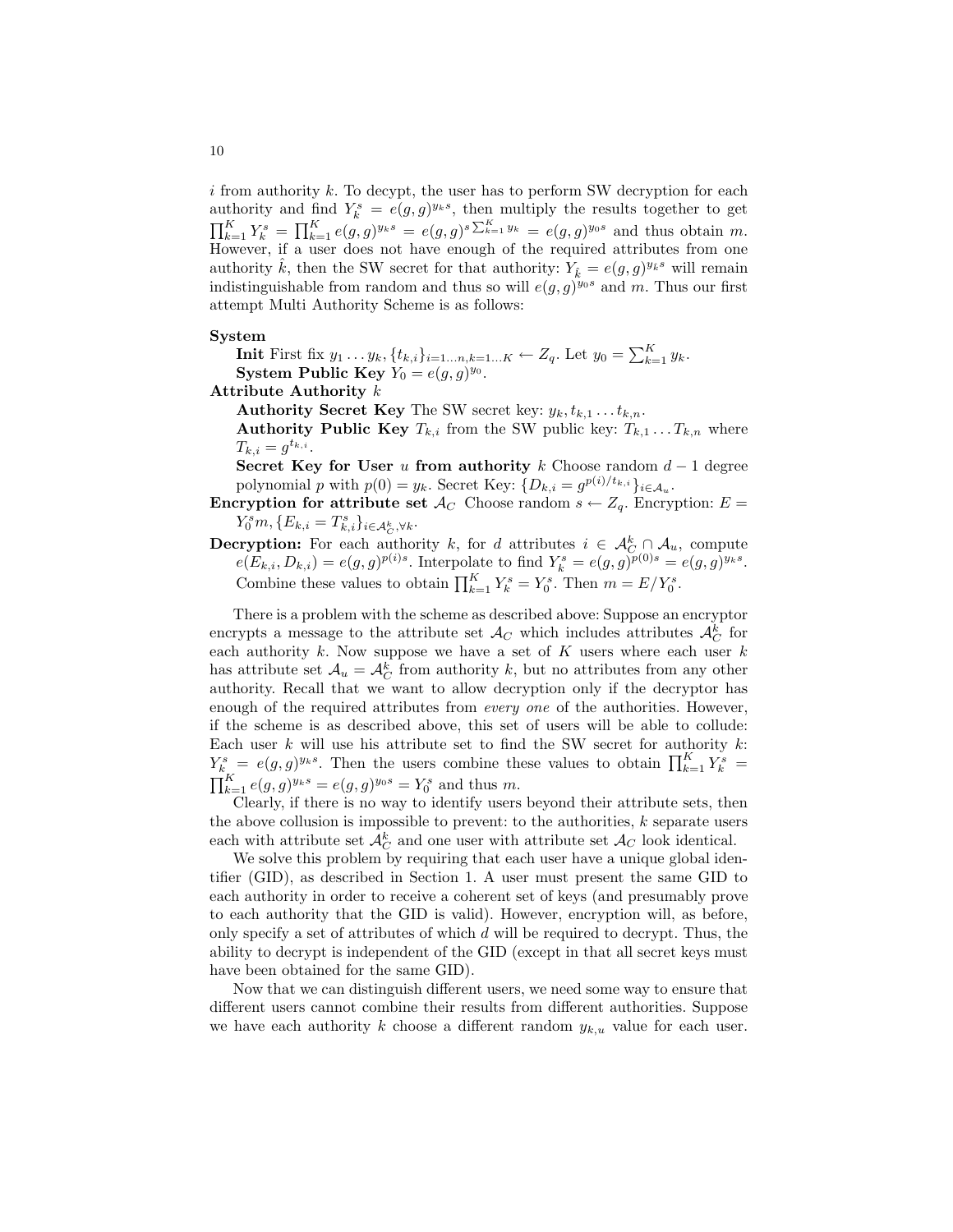Let  $y_{u,0}$  be the master secret for user u. If user u finds  $e(g,g)^{y_{k,u}s}$  and shares it with user  $u'$  in an attempt to collude, it won't give user  $u'$  any information on his master secret  $e(g, g)^{y_{0,u'}s} = \prod_{k=1}^{K} e(g, g)^{y_{k,u'}s}$  (since  $y_{k,u}$  is independent of  $y_{k,u'}$ , so the above collusion will no longer be possible. Recall that the SW scheme uses different polynomials to split up the secret  $(y)$  in a different way for each user, thus preventing collusion. Now we are using a similar technique to prevent collusion across authorities: we choose a new set of  $y_{k,u}$  values and divide the secret  $(y_0)$  among the authorities in a different way for each user.

Note that we need to include  $\prod_{k=1}^{K} e(g, g)^{y_{k,u}} = e(g, g)^{y_{0,u}}$  in the public key so that it can be used to form an encryption  $(E = e(g, g)^{y_0, u}m)$ . Moreover, recall that these ciphertexts must be independent of the identity of the user – we would like the ability to decrypt to depend only on the attributes. This means, in order for the encryption/decryption to work with this new addition, we would need  $\prod_{k=1}^K e(g, g)^{y_{k,u}} = e(g, g)^{y_{0,u}}$  to be the same for all users.

But if all authorities choose  $y_{k,u}$  independently, how can we ensure that  $\sum_{k=1}^{K} y_{k,u} = y_0$  for all u? It would seem that we must need some kind of communication between authorities, and our goal of  $k$  autonomous authorities is impossible with this approach.

An alternative might be to allow our authorities to share some state. If one of the authorities knew the other authorities' random choices, he could choose his  $y_{k,u}$  values to ensure that  $\sum_{k=1}^{K} y_{k,u} = y_0$ . However, we don't necessarily want to require that any of our attribute authorities be completely trusted, so we may not want them to share this information.

Thus, we add the additional "central" authority (see Section 1), who handles no attributes, but who must be fully trusted. This authority will be allowed to know some of the state of each of the other authorities. In particular, it will know enough of their secret state to reconstruct  $y_{k,u}$  for any user u and for all authorities  $k$ . It will use this information to provide a secret key which, when combined with a value  $g^s$  to be given in the encryption and with the "secrets"  $Y_{k,u}^s$  obtained from each of the other authorities, will give user u the "master" secret":  $Y_0^s = e(g, g)^{y_0 s}$  which can then be used to obtain m. Now we only need to trust one authority and it need not be one of the attribute authorities. <sup>1</sup>

Finally, instead of using truly random values, we have each of our K authorities choose the  $y_{k,u}$  values using a pseudorandom function (PRF). Thus, now the central authority has only to store the seeds of all of the PRFs.

Final MultiAuthority Scheme: (changes from previous schemes are underlined.)

#### System

**Init** Fix prime order groups  $G, G_1$ , bilinear map  $e : G \to G_1$ , and generator  $g \in G$ . Choose seeds  $s_1, \ldots, s_K$  for for all authorities. Also choose

<sup>&</sup>lt;sup>1</sup> Note, we could require that one of the attribute authorities be trusted and have it maintain the state information of all the other authorities. However, we chose to separate these functions in order to consider a more general case. The central authority could easily be combined with a trusted attribute authority.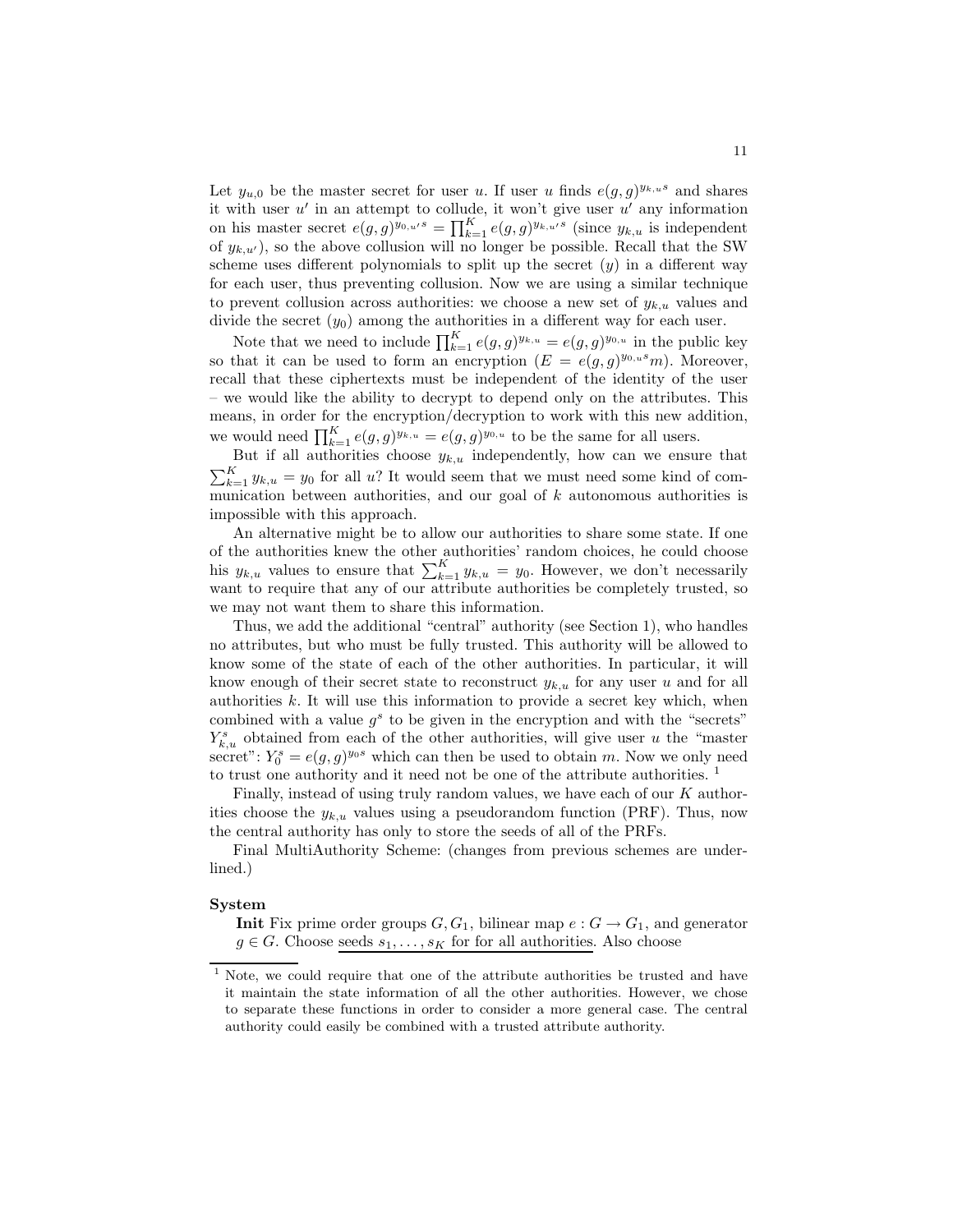$y_0, \{t_{k,i}\}_{k=1...K, i=1...n} \leftarrow Z_q.$ 

System Public Key  $Y_0 = e(g, g)^{y_0}$ .

Attribute Authority k

Authority Secret Key  $s_k$ ,  $t_{k,1}$ ... $t_{k,n}$ .

Authority Public Key  $\overline{T}_{k,1} \ldots T_{k,n}$  where  $T_{k,i} = g^{t_{k,i}}$ .

**Secret Key for User** u Let  $y_{k,u} = F_{s_k}(u)$ . Choose random  $d-1$  degree

polynomial p with 
$$
p(0) = y_{k,u}
$$
. Secret Key:  $\{D_{k,i} = g^{p(i)/t_{k,i}}\}_{i \in \mathcal{A}_u}$ .

Central Authority

**Central Authority Secret Key**  $s_k$  for all authorities  $k$ ,  $y_0$ .

**Secret Key for User** u Let  $y_{k,u} = F_{s_k}(u)$  for all k. Secret Key:  $D_{CA}$  =  $g^{(y_0 - \sum_{k=0}^K y_{k,u})}$ .

**Encryption for attribute set**  $\mathcal{A}_{C}$  Choose random  $s \leftarrow Z_{q}$ .  $E = Y_{0}^{s}m$ ,  $E_{CA} = g^s, \, \{E_{k,i} = T_{k,i}^s\}_{i \in A_C^k, \forall k}.$ 

**Decryption:** For each authority k, for d attributes  $i \in \mathcal{A}_{C}^{k} \cap \mathcal{A}_{u}$ , compute  $e(E_{k,i}, D_{k,i}) = e(g, g)^{p(i)s}$ . Interpolate to find  $Y_{k,u}^s = e(g, g)^{p(0)s} = e(g, g)^{y_{k,u}s}$ for each authority k. Compute  $Y_{CA}^s = e(E_{CA}, \overline{D}_{CA})$ . Combine these values to obtain  $Y_{CA}^s \prod_{k=1}^K Y_k^s = Y_0^s$ . Then  $m = E/Y_0^s$ .

### Theorem 1. This scheme is sid-secure according to the definition in Section 2.

First we give some main points of intuition behind the reduction. Then we follow with a more formal proof.

BASIS OF SW REDUCTION – We will show that we can reduce the BDH problem to the problem of breaking our encryption scheme. That means we are given  $A = g^a, B = g^b, C = g^c$  and asked to distinguish  $e(g, g)^{abc}$  from  $e(g, g)^R$ for a random  $R \leftarrow Z_q$ . We assume there exists an adversary that can break the security properties of our multiauthority system (as defined in Section 2) and we show that we could use such an adversary to solve this problem.

We want to show that, even given a challenge encryption and adaptively chosen secret key queries, in our challenge encryption,  $M_b = E/e(g, g)^{y_0 s}$  is indistinguishable from a random message (which means the adversary can have no more than negligible probability of correctly identifying b). We will show that  $e(g, g)^{y_0 s}$  is indistinguishable from a random element of  $G_2$ . Since we are basing our reduction on the BDH assumption, this means we want to implicitly set  $y_0s = abc$ . We need to be able to output  $e(g, g)^{y_0}$  and  $g^s$  as part of the central public key, so we will implicitly set  $s = c$  and  $y_0 = ab$ . (These values cannot be computed, but we will use them to determine the other values in our reduction.)

Extension to Multiple Authorities – Note that the adversary is allowed to request secret keys for a given user u and attribute set  $\mathcal{A}_u$  as long as there remains one honest authority k such that  $\mathcal{A}_{\mathcal{C}}^k \cap \mathcal{A}_{\mathcal{u}}^k < d$ , i.e. the user has insufficient attributes from this authority to decrypt. Thus, in the worst case, for all but one authority  $k$ , the adversary will be able to compute  $Y_{k,u}^s = e(g, g)^{y_{k,u}s}$  for additive share  $y_{k,u}$ . Every user will also be able to compute  $Y_{CA,u}^s = e(g^s, D_{CA}) = e(g^s, g^{y_0 - \sum y_{k,u}})$ . We need  $\prod e(g, g)^{y_{k,u}s} * e(g^s, D_{CA}) =$  $e(g, g)^{y_0 s}$  to be something which the adversary cannot compute (in particular,

12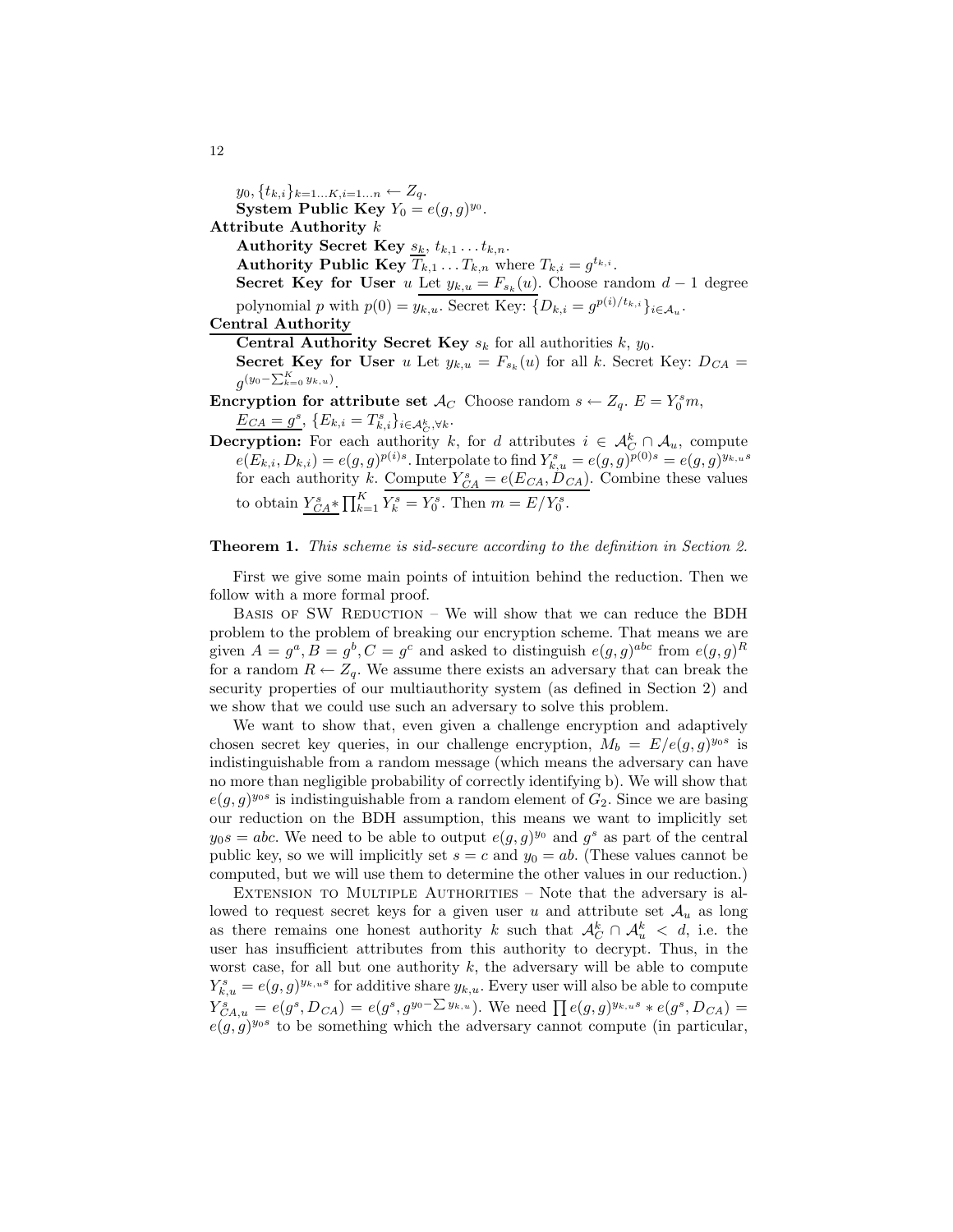$e(g, g)^{abc}$  which is indistinguishable from random). Thus, we must "hide" this incomputable value in the share  $y_{k,u}$  for the one authority from which the adversary does not have sufficient attributes. Let  $\hat{k}$  be this authority. Then we will implicitly set  $y_{\hat{k},u} = ab + z_{k,u}b$  for random  $z_{k,u}$ . For all other honest authorities, we need  $e(g, g)^{y_{k,u}}$  to be computable, so we will implicitly set  $y_{k,u} = z_{k,u}b$  for some random  $z_{k,u}$  (this particular choice will be explained below). Note that  $\hat{k}(u)$  may be a different authority for each user u. This is where the reduction will make use of the PRFs. Since to the adversary the PRFs for honest authorities are indistinguishable from true random functions, we can implicitly replace these PRFs with the necessary values for each user u and authority  $k = k(u)$ or  $k \neq \hat{k}(u)$ , and the result will be indistinguishable. (The values will still be randomly distributed).

Answering Secret Key Queries– Note that in order for our reduction to succeed, we need to generate public keys for honest authorities  $k$  so that:

- When  $k = \hat{k}(u)$ , we can output secret keys such that this authority's secret  $(q(0) = F_{s_k}(u))$  is uncomputable (eg.  $ab + z_{k,u}$ ), given that the user u does not have sufficient attributes from this authority. This situation is identical to that in a single authority security reduction.
- When  $k \neq \hat{k}(u)$ , using the *same* public keys, we can output secret keys for users who know (potentially) all of the attributes from this authority as long as this authority's secret is generated appropriately. In this case we set the secret  $q(0) = F_{s_k}(u) = z_{k,u}b$ .

For  $i \in \mathcal{A}_{C}^{k}$ , we must be able to output  $T_{k,i} = g^{t_{k,i}}$  in the public key and  $E_{k,i} = T_{k,i}^s = g^{t_{k,i}s} = g^{t_{k,i}c}$  in the challenge ciphertext. Thus, we choose  $t_{k,i} =$  $\beta_{k,i}$  for known random  $\beta_{k,i}$ . For  $i \notin \mathcal{A}_C$ , we set  $t_{k,i} = \beta_{k,i}$  for known random,  $\beta_{k,i}$ . (Note that for these attributes  $E_{k,i} = T_{k,i}^s$  is not computable).

Consider the second case: We need to output  $D_{k,i} = g^{p(i)/b\beta_{k,i}}$  and  $D_{k,i} =$  $g^{p(i)/\beta_{k,i}}$ , where we require  $p(0) = bz_{k,u}$ . If we simply choose p in terms of b, (eg.  $p = b\rho$  for known random  $d - 1$  degree polynomial  $\rho$ ), this is trivial.

The first case, as mentioned above, follows the original single authority reduction almost exactly. The only difference is that now we have an extra randomizing term added  $(F_{s_k}(u) = ab + z_{k,u}b$  instead of  $F_{s_k}(u) = ab)$ . For up to  $d-1$  points  $(i \in \mathcal{A}_{C}^{k} \cap \mathcal{A}_{u}^{k}),$  we need to give secret keys  $D_{k,i} = g^{p(i)/t_{k,i}} = g^{p(i)/\beta_{k,i}},$  where  $p(0) = ab + z_{k,u}b$ . This might seem difficult since we can't compute  $g^{ab}$ . However, recall that, using interpolation, we can pick any d points and use them to define a polynomial. So, for the attributes i in the challenge, we will set  $p(i)$  to be a random multiple of b. For these attributes  $D_{k,i} = g^{p(i)/\beta_{k,i}}$  will be a computable multiple of B. Since we have also fixed  $p(0)$ , we have now chosen d points on the polynomial, so now for the remaining attributes, we can interpolate to find  $g^{p(i)/t_{k,i}}$  as a weighted product of  $g^{p(0)/t_{k,i}}$  and  $g^{p(j)/t_{k,i}}$  for each of the fixed attributes  $j$  (those in the challenge ciphertext). Recall that for these attributes, we have  $t_{k,i} = \beta_{k,i} b$ . Thus, for each of the fixed attributes j,  $g^{p(j)/t_{k,i}}$  will be a computable multiple of B, and for  $p(0)$ ,  $g^{p(0)/t_{k,i}} = g^{(ab+z_{k,u}b)/b\beta_{k,i}} = g^{(a+z_{k,u})/\beta_{k,i}}$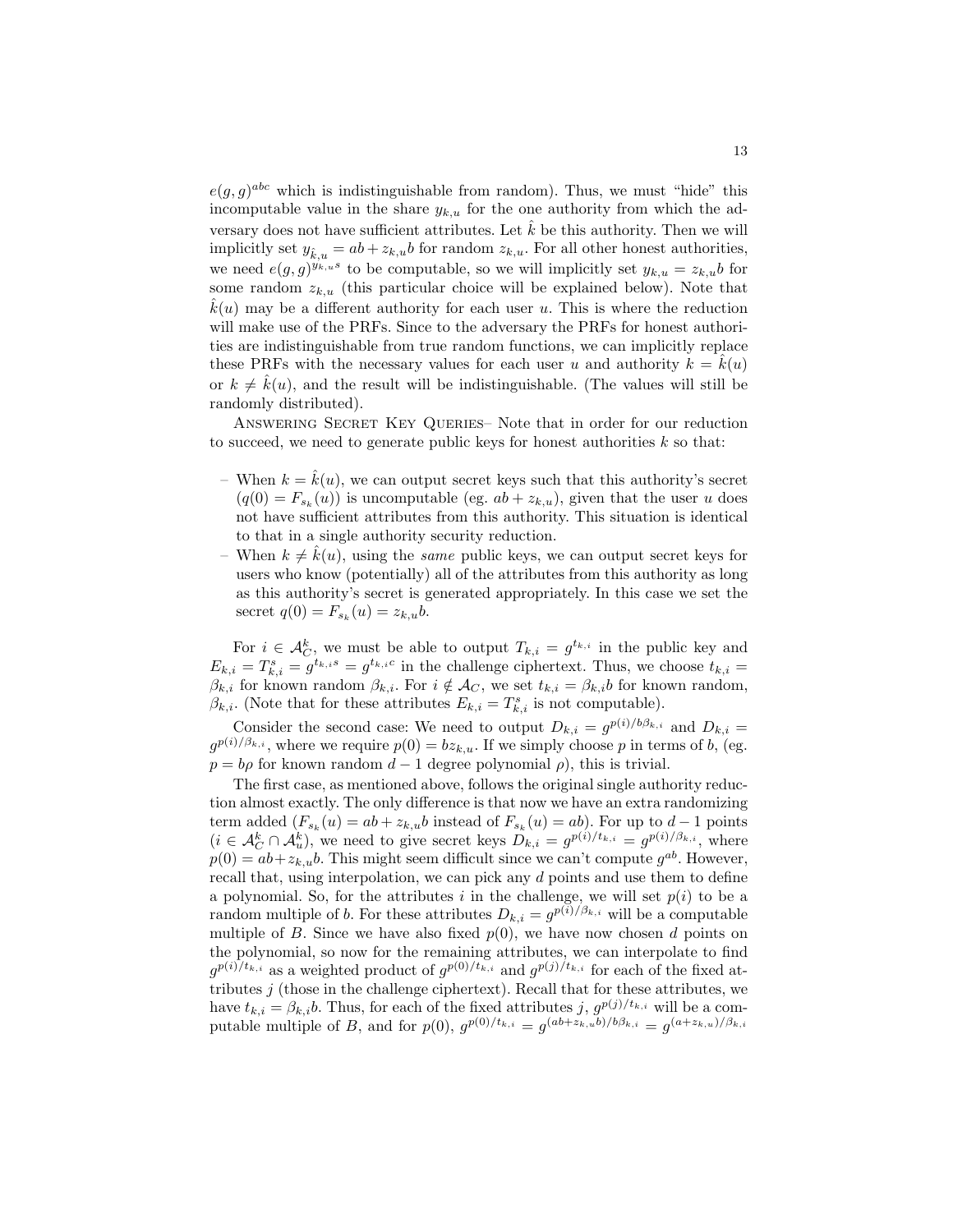is a computable combination of A and g. That means  $D_{k,i} = g^{p(i)/t_{k,i}}$  will be also computable for all  $i \in \mathcal{A}_{u}^{k} - \mathcal{A}_{C}^{k}$ .

Proof (of Theorem 1). Suppose there exists and adversary that plays the security game as described in Section 2 and succeeds with nonnegligible probability  $\epsilon$ . Then we will show that we can use such an adversary to break the BDH assumption.

First, we assume that the adversary will still succeed with the same advantage even when the PRF  $F_{s_k}$  is replaced by a truly random function for each honest authority  $k$ . Note that if this is not the case, then we can distinguish the PRF from random, contradicting the definition of a PRF.

We need to specify how our reduction responds in each stage of the game (as described in Section 2). Our reduction will behave as follows:

- Given  $A = g^a, B = g^b, C = g^c$  and  $Z = e(g, g)^{abc}$  or  $e(g, g)^R$  for random  $R \leftarrow Z_q$
- Receive  $A_C$  and list of corrupted authorities Corr from adversary. – Init:
	- System PK :  $Y_0 = e(A, B)$  (implicitly set  $y_0 = ab$ .)
	- Honest Authority PK's: Choose random  $\beta_{k,i}$ ; PK:  $\{T_{k,i} = g^{\beta_{k,i}}\}_{i \in A_u \cap A_C^k}$ ,  ${T_{k,i} = B^{\beta_{k,i}}}_{i \in \mathcal{A}_u - \mathcal{A}_C^k}$  • Corrupt Authority k SK's: Choose random  $t_{k,i} \leftarrow Z_q$ , random PRF key
	- $s_k$ . SK: $s_k$ ,  $\{t_{k,i}\}$
- $-$  SK queries: Let  $\hat{k}(u)$  be the first authority k queried such that  $|\mathcal{A}_u^k \cap \mathcal{A}_C^k| < d$ .
	- SK queries for user u to Honest Attribute Authorities  $k \neq \hat{k}(u)$ : Recall that for these authorities we will implicitly set  $p(0) = F_{s_k}(u) = z_{k,u}b$ . Choose a random  $z_{k,u}$  and choose a random polynomial  $\rho$  such that  $\rho(0) = z_{k,u}.$  We will implicitly set  $p(i) = b\rho(i)$ . Now for  $i \in \mathcal{A}_{\mathcal{C}}^k$ ,  $t_{k,i} = \beta_{k,i}$ , so  $D_{k,i} = g^{p(i)/t_{k,i}} = g^{b\rho(i)/\beta_{k,i}} = B^{p(i)/\beta_{k,i}}$ . For  $i \notin \mathcal{A}_{C}^{k}$ ,  $t_{k,i} = b\beta_{k,i}$ , so  $D_{k,i} = g^{p(i)/t_{k,i}} = g^{b\rho(i)/b\beta_{k,i}} = g^{\rho(i)/\beta_{k,i}}$ . SK:  $\{D_{k,i} =$  $\{B^{\rho(i)/\beta_{k,i}}\}_{i\in\mathcal{A}_u^k\cap\mathcal{A}_C^k}, \{D_{k,i}=g^{\rho(i)/\beta_{k,i}}\}_{i\in(\mathcal{A}_u^k-\mathcal{A}_C^k)}$
	- SK queries for user u to Honest Attribute Authorities  $k = \hat{k}(u)$ : Recall that for authority  $\hat{k}$  for user u, we will choose random  $r_{k,u}$  and implicitly set  $p(0) = F_{s_k}(u) = ab + z_{k,u}b$ . Choose  $d-1$  random points  $v_i$ . For  $i \in \mathcal{A}_{C}^k$ , we will implicitly set  $p(i) = v_i b$ . For these attributes,  $t_{k,i} = \beta_{k,i}$ , so that means  $D_{k,i} = g^{p(i)/t_{k,i}} = g^{bv_i/\beta_{k,i}} = B^{v_i/\beta_{k,i}}$ . Recall that we need  $p(0) =$  $F_{s_k}(u) = ab + z_{k,u}b$ , and we have now set  $p(i) = v_i b$  for  $d-1$  other points. Thus,  $p$  is fully determined, and by interpolation, for any other attribute *i*, we have implicitly defined  $\Delta_0(i)(ab + z_{k,u}b) + \sum \Delta_j(i)v_j b$ . For these attributes  $t_{k,i} = b\beta_{k,i}$ , so  $D_{k,i} = g^p(i)/t_{k,i} = g^{\frac{\Delta_0(i)(ab+z_{k,u}b)+\sum_i\Delta_j(i)v_jb}{b\beta_{k,i}}}$  $\Delta_0(i)z_{k,u}+\sum \Delta_j(i)v_j$   $\Delta_0(i)z_{k,u}+\sum \Delta_j(i)v_j$

$$
g^{\Delta_0(i)a} * g^{\frac{\Delta_0(i)z_{k,u} + \sum \Delta_j(i)v_j}{\beta_{k,i}}} = A^{\Delta_0(i)} * g^{\frac{\Delta_0(i)z_{k,u} + \sum \Delta_j(i)v_j}{\beta_{k,i}}}
$$
  
\nSK:  ${D_{k,i} = B^{v_i/\beta_{k,i}}}_{i \in A_u^k \cap A_C^k}$ ,  
\n ${D_{k,i} = A^{\Delta_0(i)} * g^{\frac{\Delta_0(i)z_{k,u} + \sum \Delta_j(i)v_j}{\beta_{k,i}}}_{i \in (A_u^k - A_C^k)}$ .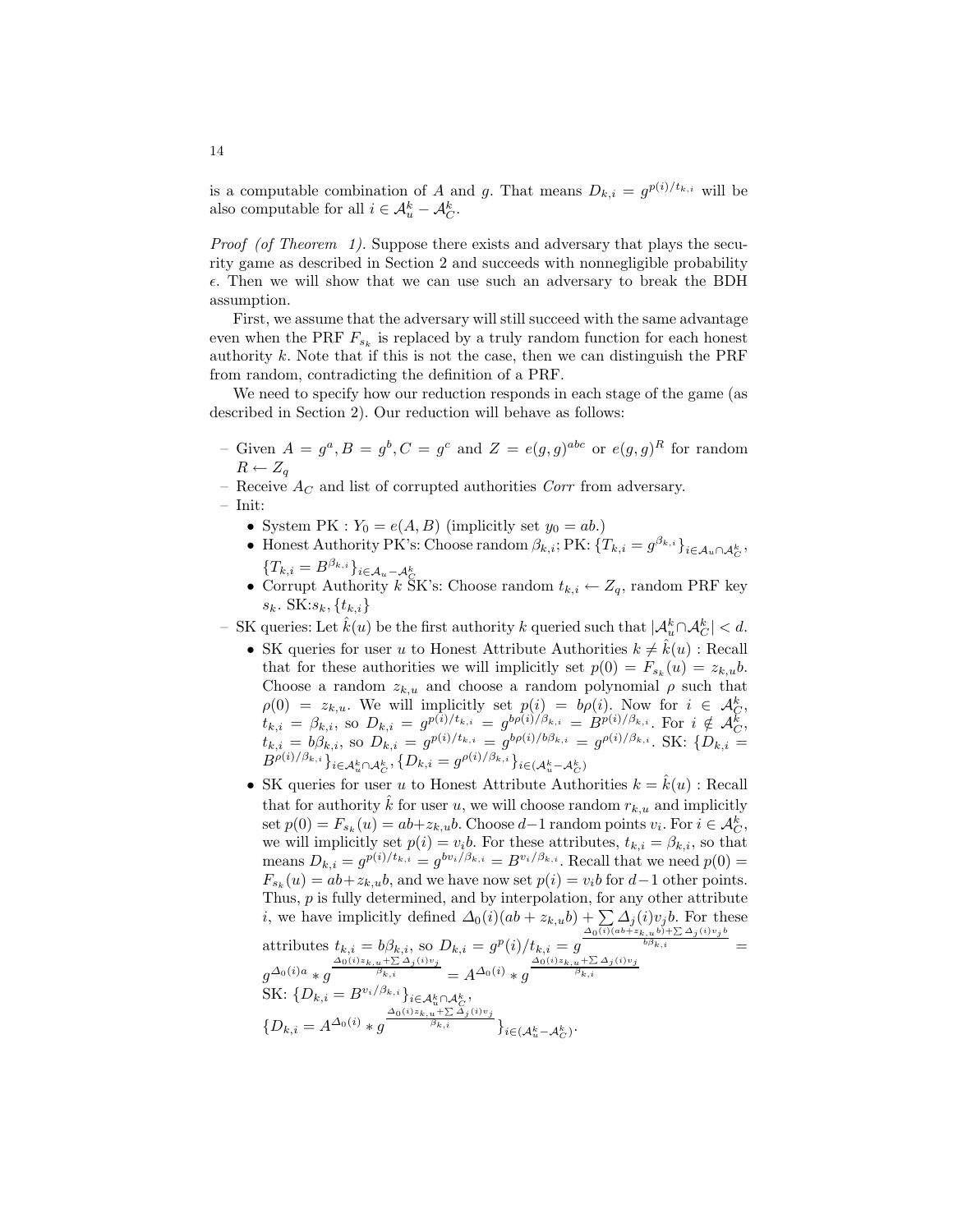- SK queries for user u to Central Authority:
- $D_{\textit{CA}} = g\;^{(\sum_{k \notin \textit{Corr}} z_{k,u} \sum_{k \in \textit{Corr}} F_{s_k}(u)))}$ – Receive  $M_0, M_1$  and pick a random b.
- Challenge Ciphertext:  $Zm, E = g^s = C, \{C^{\beta_{k,i}}\}_{i \in \mathcal{A}_C}$
- Guess for Z: Receive a guess b' and If  $b = b'$  guess " $e(g, g)^{abc}$ " otherwise guess " $e(g, g)^{R}$ ".

After making all his secret key queries, the adversary will send a guess  $b'$  that the message encrypted was  $M_{b'}$ . Note that, if  $Z = e(g, g)^{abc}$ , then the encryption given was a valid encryption of  $M_b$ , and the adversary should have his usual nonnegligible advantage  $\epsilon$  of correctly identifying  $M_b$ . However, if  $Z = e(g, g)^R$ , then the encryption was a completely random value, so the adversary can have no better than 1/2 probability of guessing correctly. Thus, if the adversary guesses correctly, we guess that  $Z = e(g, g)^{abc}$  and if he is wrong, we guess that  $Z = e(g, g)^R$ . If we analyze the probability that the reduction successfully distinguishes  $Z$ , we find that the reduction has an advantage of  $\epsilon/2$ . Thus an adversary which breaks this encryption scheme with advantage  $\epsilon$  implies an algorithm for breaking the BDH Assumption with nonegligible advantage  $\epsilon/2$ . We can conclude that this encryption scheme is sid-secure.

Remark 1. Note that our reduction relies critically on the fact that, for each user  $u$  that the adversary queries about, we choose exactly one authority for which that user has less than  $d$  of the attributes in the challenge, and this is the authority for which we set  $F_{s_k}(u) = a + z_{k,u}b$ . Note that, if the adversary requests at least d attributes for u from this authority, even if none of them appears in the challenge, the value of  $F_{s_k}(u)$  is completely determined by the secret keys that the authority returns (although it is not known, since the discrete logs  $t_i$  of the public key  $T_i$  are not known to the adversary.)

If we allowed the adversary to at some later point request a second set of attributes from this authority for this user, such that it overlapped by at least d with the challenge, we would not be able to give these secret keys in such a way that they would be consistent with the previously determined value of  $F_{s_k}$ . (Doing so would involve computing  $g^{ab}$ .)

To prevent this, we require that in order to change his attribute set, a user must also change his GID. However, our collusion resistance requires that keys from different authorities for different keys be incompatible. Thus, it is not clear how we could allow the adversary to change the attribute set for a user without obtaining a new key from all authorities using a completely new GID. See Section 2 for a discussion of possible ways to get around this problem.

# 5 MultiAuthority + Large Universe and Complex Access Structures

In [GPSW06], Goyal et al. showed a Large Universe Access Control Structure ABE scheme. We can also apply our techniques to this scheme to achieve a corresponding multiauthority system.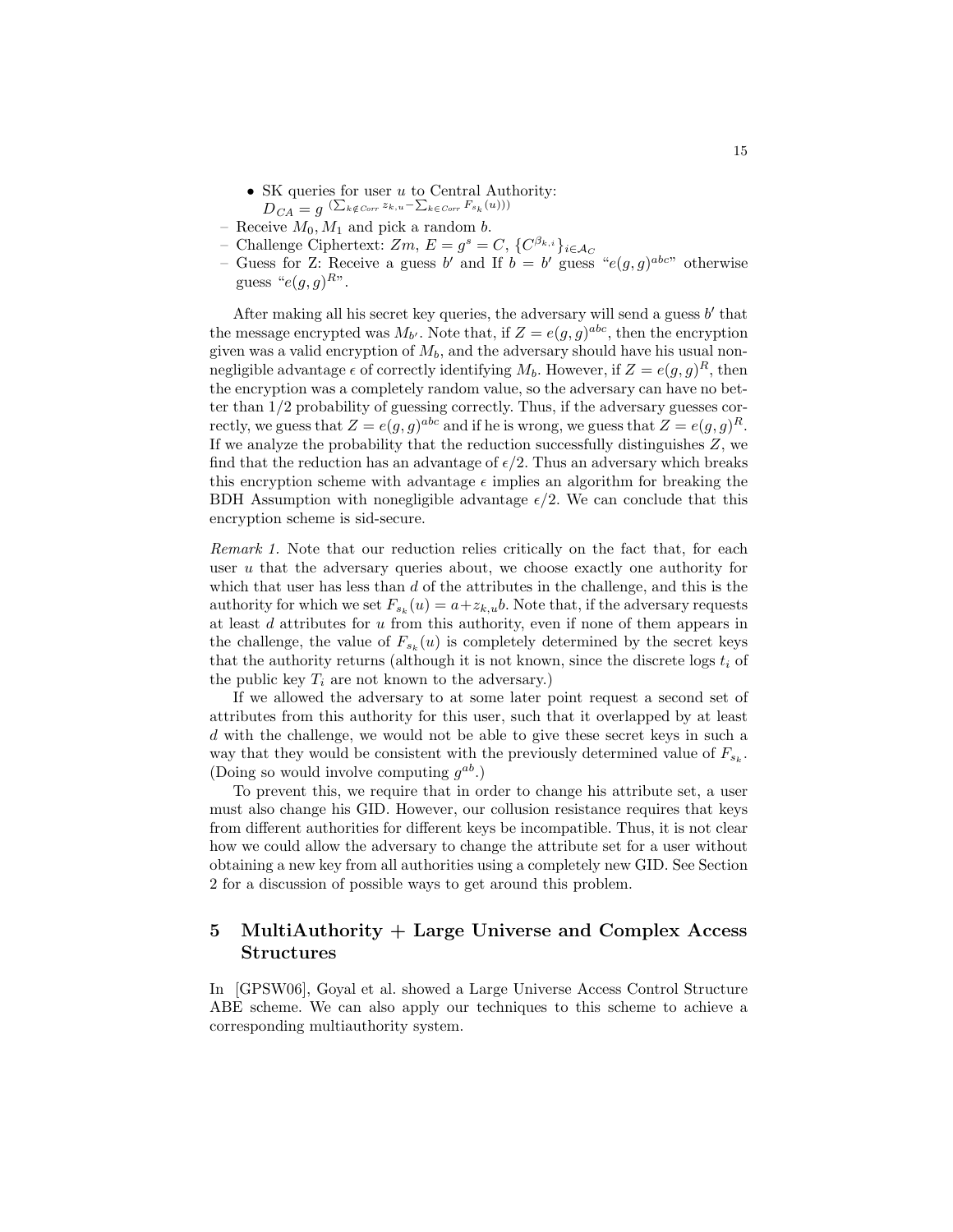A large universe construction has the advantage that the size of the public keys is dependent only on the maximum number of attributes which can be required in an encryption. (In contrast, the basic SW scheme has public keys size proportional to the total number of attributes in the system.) Thus, this method allows a much larger universe of attributes. A large universe construction was first presented in [SW05].

Goyal et al. showed how to combine the large universe construction with a construction (GPSW) which allows the authority to give secret keys corresponding to a more general policy than simple  $t$ -out-of-n threshold. In particular, they allow any policy that can be described by an access tree. In such a tree, each leaf node corresponds to an attribute, and intermediate nodes are  $t$ -out-of-n gates for arbitrary values of  $t$  and  $n$ . (Thus, OR and AND gates are possible as special cases.) If we consider the input at each leaf node to be 1 if and only if the corresponding attribute is present in a given ciphertext, then evaluating this circuit will determine whether or not the user should be able to decrypt this ciphertext.

Below we give a multiauthority large universe access control structure ABE scheme. In this system, each authority will choose an access structure  $\tau_k$  for the user and give him a corresponding secret key. A user will be able to decrypt a ciphertext with attribute set  $\mathcal{A}_C$  if and only if all of his access structures  $\tau_k$ output 1 when evaluated on the corresponding subset of the attributes,  $\mathcal{A}_{C}^{k}$ .

We use essentially the same techniques as in the simple multi-authority scheme. Each authority runs a copy of the single authority protocol, with a separate copy of the public key (in this case  $t_{k,1}, \ldots, t_{k,n+1}$ ). The master secret for each authority  $(y_k)$  is replaced by a PRF on the user's ID, so that the master secret for the entire system  $(y_0)$  can be divided among all the authorities in a different way for each user. Finally, a central authority is necessary to ensure that, for each user, the PRFs from all authorities can be combined to obtain the system secret.

MultiAuthority Scheme for Large Universe and Complex Access Structures

#### System

**Init** Fix prime order groups  $G, G_1$ , bilinear map  $e : G \to G_1$ , and generator  $g \in G$ . Choose PRF keys  $s_1 \ldots s_K$  and  $y_0 \leftarrow Z_q$ , and  $g_2 \leftarrow G_1$ .

System Public Key  $g_1 = g^{y_0}$ .

Attribute Authority k

Authority Secret Key  $s_k$ 

Authority Public Key  $t_{k,1} \ldots t_{k,n+1} \leftarrow G_1$ .

Let  $h(x)$  be the *n* degree polynomial defined by  $t_{k,1}, \ldots, t_{k,n+1}$ . Also define  $T_k(x) = g_2^{x^n} g^{h(x)} = g_2^{x^n} \prod_{i=1}^{n+1} t_{k,i}^{\Delta_i(x)}$ 

Secret Key for User *u* for access structure  $\tau_k$  Let  $y_{k,u} = F_{s_k}(u)$ . Now run the Key Generation from GPSW but with the master secret  $y = y_{k,u}$ and with the points  $t_{k,1}, \ldots t_{k,n+1}$ , i.e. KeyGeneration( $\tau$ ,  $MK = y_{k,u}$  and  $PK = g^{y_{k,u}}, g_2, t_{k,1}, \ldots, t_{k,n+1}$ : We choose a polynomial  $q_r$  for the root node of the tree  $\tau_k$  such that  $q_r(0) = y_{k,u}$ . Then we choose random polynomials for all other nodes x such that  $q_x(0) = q_{parent(x)}(x)$ . Finally, for the leaf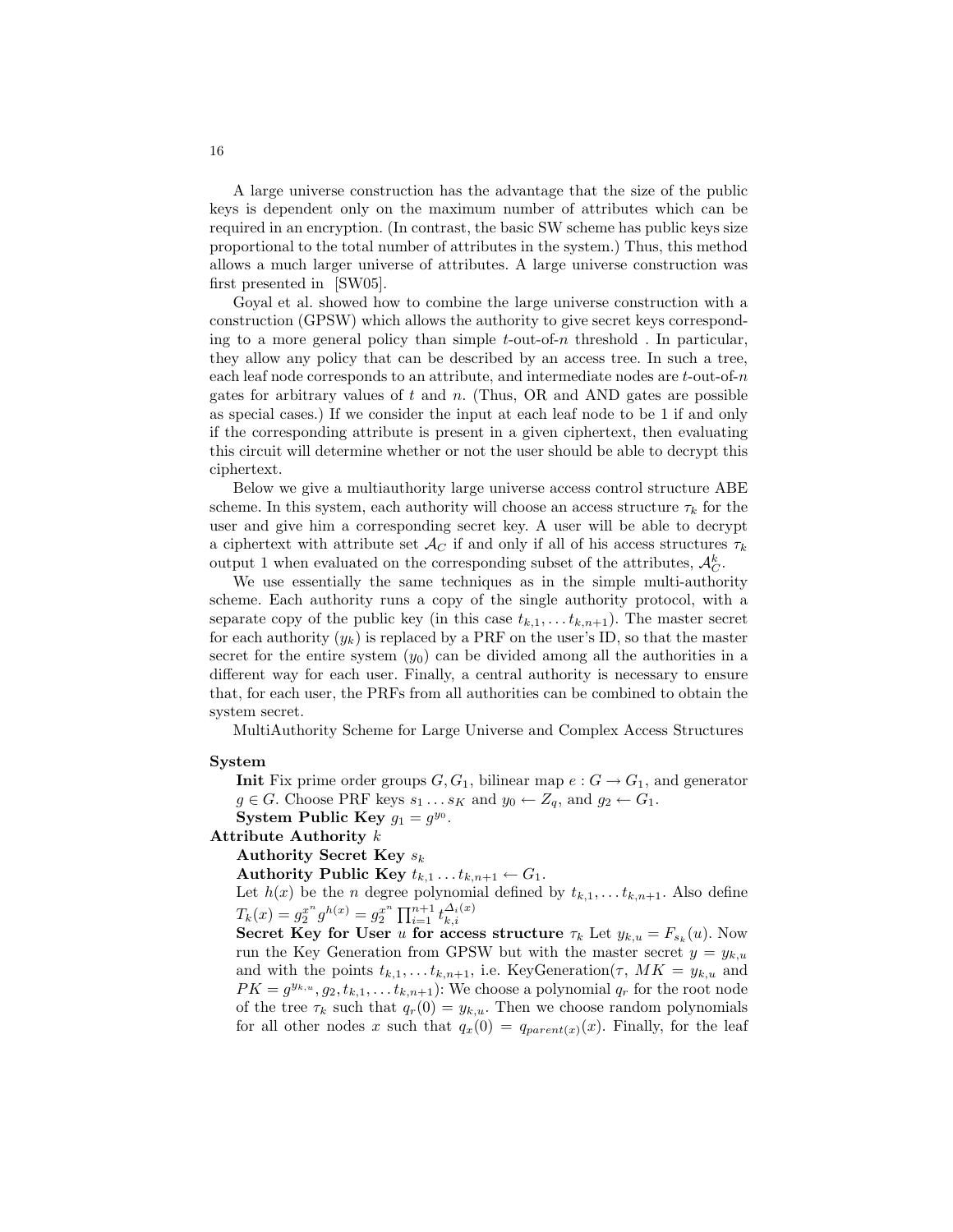node x, we choose random  $r_{k,x}$  and compute secret key elements:  $D_{k,x}$  =  $g_2^{q_x(0)}T(i)^{r_{k,x}}$  where  $i = att(x)$  and  $R_{k,x} = g^{r_{k,x}}$ . SK:  $D_{k,x}, R_{k,x}$  for all leaf nodes x in  $\tau_k$ 

Central Authority

**Central Authority Secret Key**  $s_k$  for all authorities  $k$ ,  $y_0$ .

**Secret Key for User** u Let  $y_{k,u} = F_{s_k}(u)$  for all k. Secret Key:  $D_{CA}$  =  $g_2^{(y_0-\sum_{i=0}^K y_{k,u})}$ .

**Encryption for attribute set**  $\mathcal{A}_C$  Choose random  $s \leftarrow Z_q$ .  $E = e(g_1, g_2)^s m$ ,  $E' = g^s, \{E_{k,i} = T_k(i)^s\}_{i \in \mathcal{A}_{C}^k, \forall k}.$ 

**Decryption:** For each authority  $k$ , run the Decryption algorithm as in GPSW, i.e. run DecryptNode on the root of the tree  $\tau_k$ :

For leaf node x if we have  $D_{k,x}$ , this algorithm computes  $\frac{e(D_{k,x},E')}{e(R_{k,x},E_{k,i})}$  =  $e(g_{2}^{qx(0)}T_{k}(i)^{r_{k,x}},g^{s})$  $\frac{\int_{2}^{q_{x}(0)}T_{k}(i)^{r_{k,x}},g^{s})}{e(g^{r_{k,x}},T_{k}(i)^{s})} \ = \ \frac{e(g_{2}^{q_{x}(0)},g^{s})e(T_{k}(i)^{r_{k,x}},g^{s})}{e(g^{r_{k,x}},T_{k}(i)^{s})}$  $\frac{e^{-(g^r k_s x}, g^c)e(T_k(i)^r k_r x}, g^c)}{e(g^{r k_r x}, T_k(i)^s)} = e(g, g_2)^{q_x(0)s}$ . Then at each level of the tree, if we have successfully computed DecryptNode for sufficient children, it combines the results to obtain  $e(g, g_2)^{q_x(0)s}$  for parent node x. Finally, if we have sufficient attributes for the tree  $\tau_k$ , DecryptNode computes  $e(g, g_2)^{q_r(0)s} = e(g, g_2)^{y_{k,u}s}.$ 

Now decryption proceeds as in the previous multiauthority scheme: If we have sufficient attributes to decrypt, then for every authority we will have computed  $Y_{k,u}^s = e(g, g_2)^{y_{k,u}s}$ . Next, use the key obtained from the central authority to compute  $Y_{CA}^s = e(E', D_{CA}) = e(g^s, g_2^{y_0 - \sum_{i=1}^K y_{k,u}})$ . Combine these values to obtain  $Y_{CA}^s * \prod_{k=1}^K Y_k^s = e(g, g_2)^{y_0 s} = Y_0^s$ . Then  $m = E/Y_0^s$ .

We will present only the key intuition for the proof of security. For a full proof, see the full version.

BASIS OF SINGLE AUTHORITY REDUCTION – We again want to show a reduction from BDH, so we want the quantity which we will use to blind the message, in this case  $e(g_1, g_2)$ , to be equal to  $e(g, g)^{abc}$ . Thus, we will set  $g_1 =$  $a, g_2 = b$ , and implicitly,  $s = c$ .

EXTENSION TO MULTIPLE AUTHORITIES  $-$  Again here, as in the simple multiauthority scheme, for each user  $u$ , the adversary is allowed to request keys that are sufficient to decrypt the ciphertext from all but one authority. In this scheme, in the worst case, for all but one authority  $k$ , the adversary will be able to compute  $Y_{k,u}^s = e(g_1, g_2)^{y_{k,u}s}$ . Every user will also be able to compute  $Y_{CA,u}^s = e(g^s, D_{CA}) = e(g, g_2)^{(y_0 - \sum y_{k,u})s}$ . And, as mentioned above, we need  $\prod e(g, g_2)^{y_{k,u}s} * e(g^s, D_{CA}) = e(g, g_2)^{y_0s}$  to be an uncomputable value (in particular  $e(g, g)^{abc}$ ). Thus, again we must "hide" this incomputable value in the share  $y_{k,u}$  for the one authority  $\hat{k}$  from which this user does not have sufficient attributes. Thus, we set  $y_{\hat{k},u} = a + z_{\hat{k},u}$  and for all other honest authorities,  $y_{k,u} = z_{k,u}$  for known random  $z_{k,u}$ . Once again, we make use of the pseudorandomness of the PRFs to claim that, since all these values are distributed randomly, the result will be indistinguishable from computing the values using a true PRF.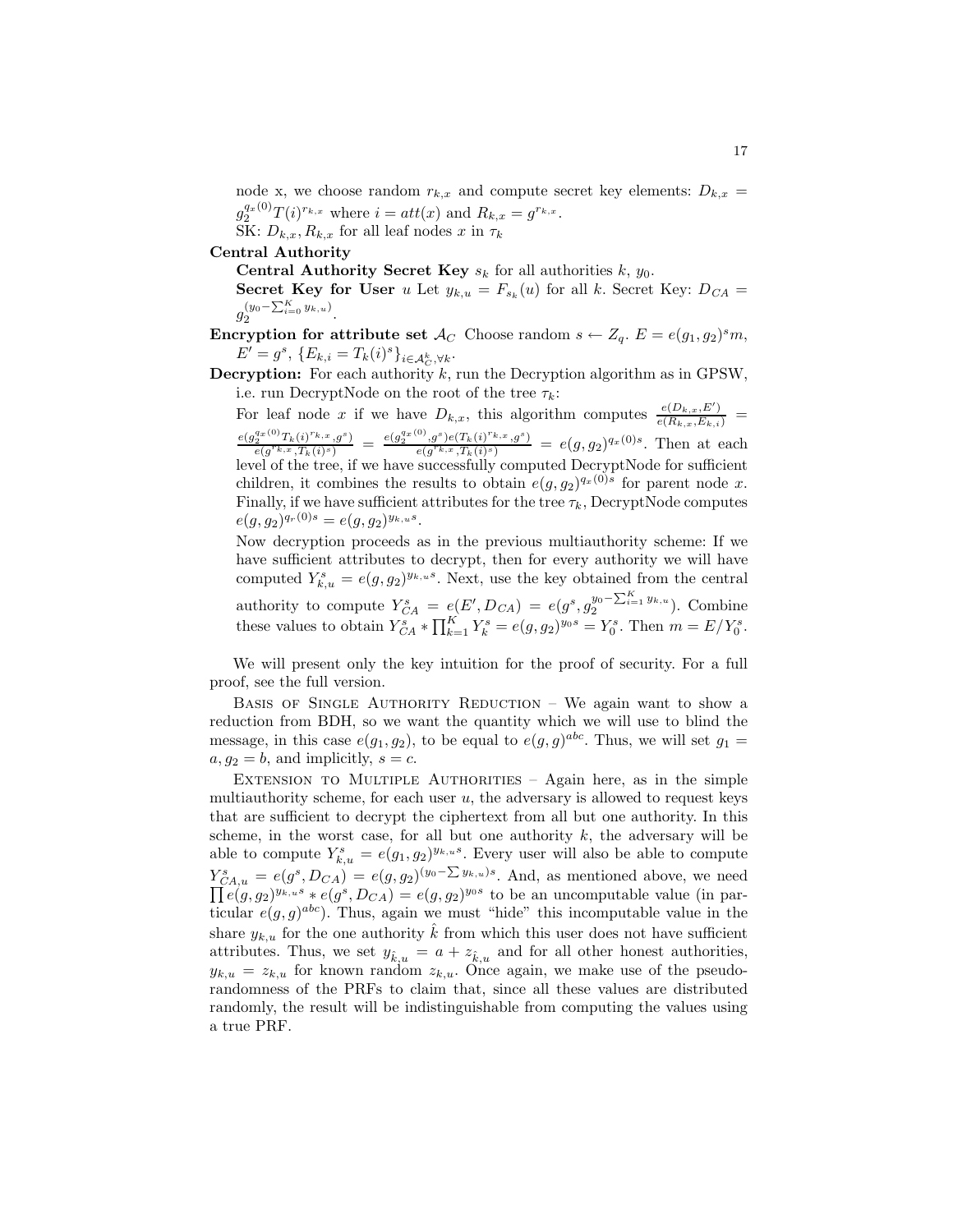Answering Secret Key Queries– Once again, we must show that, for all users  $u$ , we can form public keys for all honest authorities  $k$  such that:

- When  $k = \hat{k}(u)$ , we can output secret keys such that this authority's secret  $(q(0) = F_{s_k}(u))$  is not known (eg.  $a + z_{k,u}$ ), given that the user u does not have sufficient attributes from this authority. This situation is identical to that in a single authority security reduction.
- When  $k \neq \hat{k}(u)$ , using the *same* public keys, we can output secret keys for users who know (potentially) all of the attributes form this authority as long as this authority's secret is generated appropriately. In this case we set the secret  $q(0) = F_{s_k}(u) = z_{k,u}$ .

We set up the  $t_{k,i}$  values for each authority k as in the GPSW reduction. This is done in such a way that if  $i \in \mathcal{A}_{C}^{k}$ ,  $T_{k}(i)$ <sup>s</sup> is computable (recall that this must be part of the encryption), but  $D_{k,x} = g_2^{q_x(0)} T(i)^{r_{k,x}}, R_{k,x} = g^{r_{k,x}}$  is computable if and only if we know  $q_x(0)$ . If  $i \notin \mathcal{A}_{C}^k$ ,  $T_k(i)^s$  will not be computable, but we will be able to compute  $D_{k,x}, R_{k,x}$  when given only  $g^{q_x(0)}$ .

Now, in the first situation, we can proceed as in the single authority reduction, and run the PolyUnsat algorithm [GPSW06] to set the polynomials for each level of the tree so that at the root r,  $q_r(0) = a + z_{k,u}$ . At the leaves, this will make  $q_x(0)$  completely known for nodes corresponding to  $i \in \mathcal{A}_C$  and will make  $g^{q_x(0)}$  known for  $i \notin \mathcal{A}_C$ . According to the setup above, this lets us form  $D_{k,x}, R_{k,x}$  for all required leaf nodes x. In the second case, we simply proceed as in the real protocol.

Finally, the challenge encryption can be formed as  $E = ZM_b, E' = C, \{E_{k,i} =$  $T(i)^s$  for random bit b. The reduction's output and the analysis proceed as in the previous reduction.

Remark 2. Note that we cannot allow changes in a user's access structure (without corresponding changes in the user's GID) for the same reason that in the threshold multiauthority scheme we cannot allow changes in a user's attribute set (see Section 4).

## 6 Extensions

We briefly describe several possible extensions to our scheme. For security proofs, see full version.

CHANGING  $d_k$  SW noted that one could easily extend their scheme to allow  $d$ , the number of attributes in the ciphertext required to decrypt, to vary with each encryption. Essentially, the scheme would be instantiated with  $d = dmax$ , the maximum overlap one might want to require. We would also extend the attribute set by adding dmax dummy attributes and each user would get a secret key element  $D_i$  for each of these new attributes. We refer to the set of dummy attributes as  $A_D$ . If the encryptor wanted to require  $d' < dmax$  of the attributes in the ciphertext, he could include  $E_i = T_i^s$  for  $dmax - d'$  dummy attributes  $i \in A_D$ .

18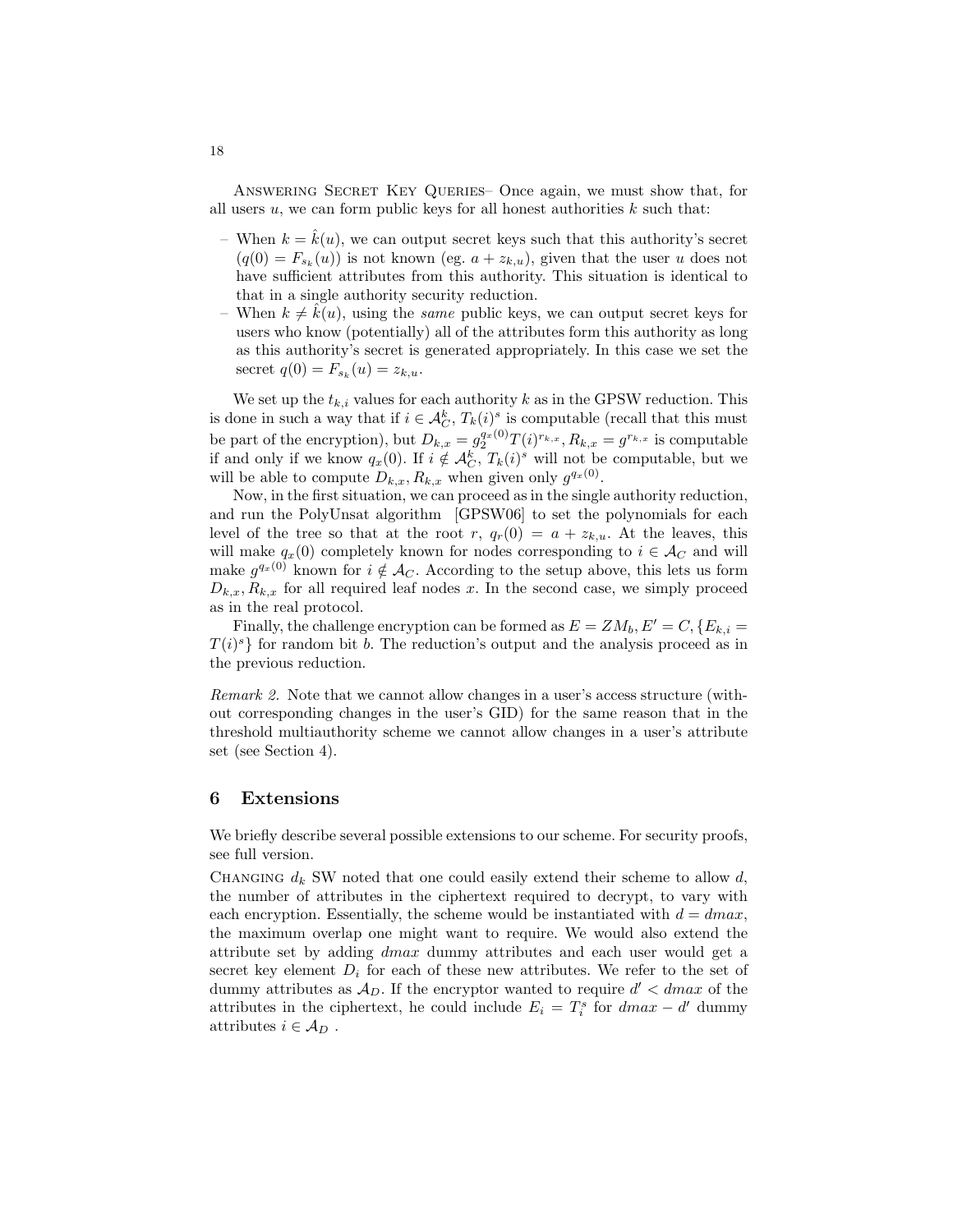Note that in our mulitauthority scheme a similar approach would allow one to choose exactly how many of the attributes given in the ciphertext to require from each authority, i.e to vary the values  $d_k$ . We need only add  $dmax_k$  dummy attributes for each authority k and proceed as described above.

LEAVING OUT AUTHORITIES In the mulitauthority scheme as stated, each user must go to every authority before he can decrypt any message. Using the technique above, an encryptor can allow decryption by someone who has none of the attributes handled by a specific authority by including all of the dummy attributes for that authority in the encryption set. However, a user would still have to go to that authority to obtain secret keys for these dummy values in order to decrypt. There could be an arbitrarily large number of authorities in the system, so this might involve a lot of work.

We can remove this requirement by adding one "authority attribute  $k$ " for each authority. We would add a corresponding  $T_{Nk} = g^{t_{Nk}}$  to the public key and the central authority would give every user  $u$  a secret key for each authority:  $D_{Nk} = g^{y_{k,u}/t_{Nk}}$ . To encrypt without requiring any attributes from authority k, the encryptor would include  $T_{Nk}^s$  in the encryption. A user could then combine this with his  $D_{Nk}$  value and obtain  $Y_{k,u}^s = e(g, g)^{y_{k,u}s}$ , thus bypassing the need for any attributes from authority  $k$ .

More complicated functions of the authorities Our basic scheme as described in Section 4 requires that a user have sufficient attributes from all of the authorities in order to decrypt. However, we might want to allow a user to decrypt if he had sufficient attributes from at least  $D$  of the authorities.

We have to make the following changes to our basic scheme: Our central authority will now choose a random  $D-1$  degree polynomial P with  $P(0) = y_0$ . For each authority k he will compute  $P(k)$ , and then compute a value which combined with  $Y_{k,u}^s = e(g,g)^{y_{k,u}s} = e(g,g)^{F_{s_k}(u)s}$  will give  $e(g,g)^{P(k)s}$ . If the user obtains D of these values he can interpolate to find  $e(g, g)^{P(0)s} = e(g, g)^{y_0s} = Y_0^s$ and then obtain  $m$ . Thus, the secret key from the central authority for user  $u$ will be  $D_{CA} = \{g^{P(k)-F_{s_k}(u)}\}_{k=1...K}$ .

ADDING ATTRIBUTE AUTHORITIES We can also allow the central authority to add additional attribute authorities to the system at any point in the execution of the scheme.

In the basic scheme, where attributes from all authorities are required for decryption, this will occur as follows: The central authority will choose a new system public key  $Y'_0 = e(g, g)^{y'_0}$ , and all future encryption will be relative to this public key. The central authority will store the PRF seed for the new authority, and all secret keys it gives out will be computed using  $y'_0$  and the new enlarged set of PRFs. Note that this means that all users will need to obtain a new key from the central authority in order to decrypt any messages encrypted under the new key. However, they will not need to obtain new keys from any of the old attribute authorities.

In the scheme described in the above section, which uses a threshold over authorities, the central authority has simply to give each user an additional value for the new authority  $k: e(g, g)^{P(k)-F_{s_k}(u)}$ . Note that in this case, if a user